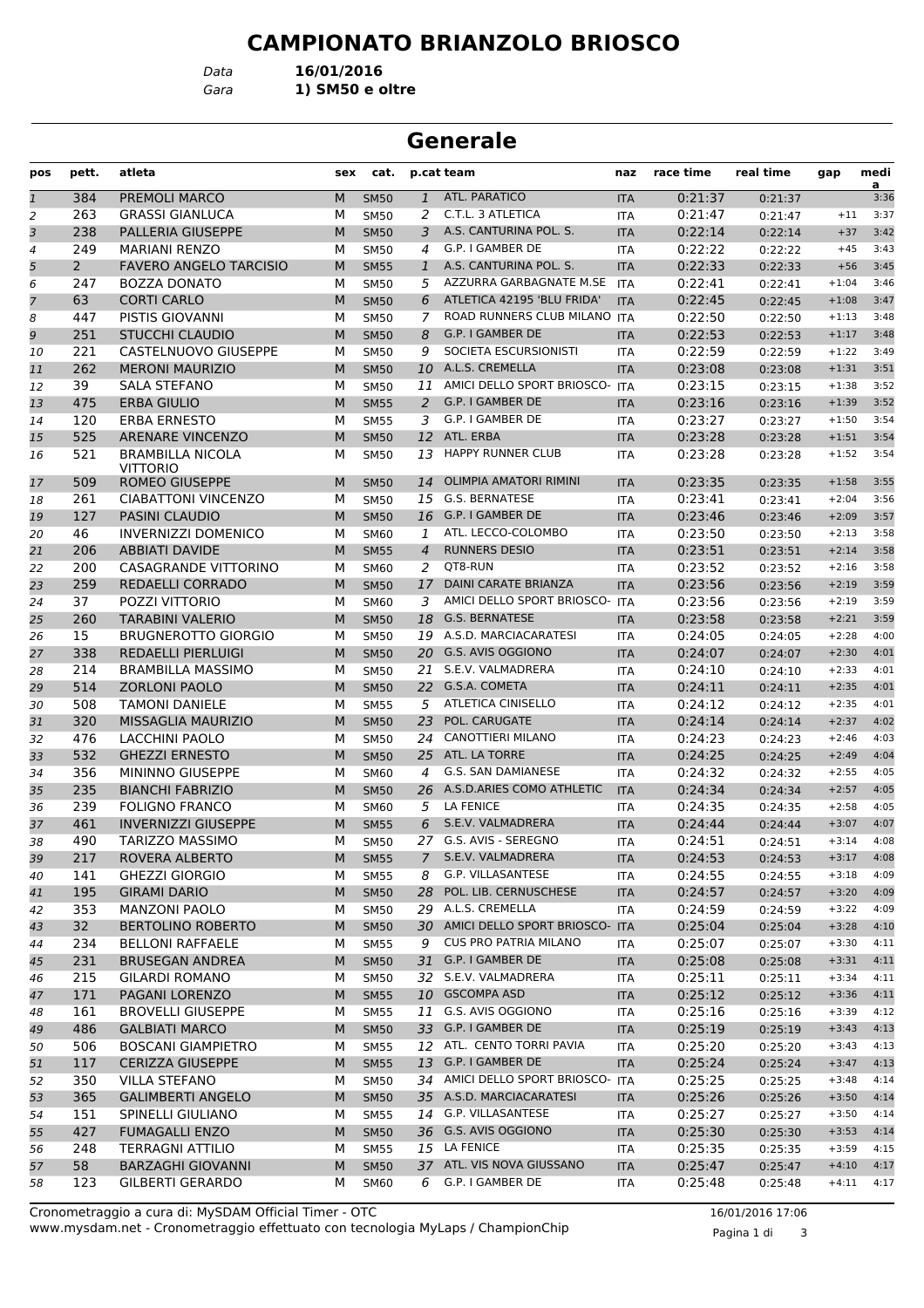| pos        | pett.        | atleta                                              | sex    | cat.                       |               | p.cat team                                  | naz               | race time          | real time          | gap                | medi<br>a    |
|------------|--------------|-----------------------------------------------------|--------|----------------------------|---------------|---------------------------------------------|-------------------|--------------------|--------------------|--------------------|--------------|
| 59         | 500          | <b>QUITADAMO GIUSEPPE</b>                           | M      | <b>SM50</b>                |               | 38 S.S. ATL. DESIO                          | <b>ITA</b>        | 0:25:51            | 0:25:51            | $+4:14$            | 4:18         |
| 60         | 269          | <b>SALA LUCA</b>                                    | М      | <b>SM50</b>                |               | 39 S.E.V. VALMADRERA                        | <b>ITA</b>        | 0:25:51            | 0:25:51            | $+4:15$            | 4:18         |
| 61         | $\mathbf{1}$ | <b>CITTERIO GRAZIANO</b>                            | M      | <b>SM60</b>                | $\mathcal{I}$ | A.S. CANTURINA POL. S.                      | <b>ITA</b>        | 0:25:52            | 0:25:52            | $+4:16$            | 4:18         |
| 62         | 512          | <b>MATTEUCCI ROBERTO</b>                            | М      | <b>SM50</b>                | 40            | UNICREDIT CIRCOLO MILANO                    | <b>ITA</b>        | 0:25:53            | 0:25:53            | $+4:17$            | 4:18         |
| 63         | 459          | <b>CIVILLINI GIOVANNI</b>                           | M      | <b>SM65</b>                | $\mathbf{1}$  | S.E.V. VALMADRERA                           | <b>ITA</b>        | 0:25:54            | 0:25:54            | $+4:17$            | 4:18         |
| 64         | 515          | <b>TARABINI SALVATORE</b>                           | М      | <b>SM60</b>                | 8             | G.S. VALGEROLA CIAPPARELLI                  | <b>ITA</b>        | 0:26:00            | 0:26:00            | $+4:23$            | 4:19         |
| 65         | 489          | <b>CAMPAGNOLA ANTONIO</b>                           | M      | <b>SM60</b>                | 9             | G.S. AVIS - SEREGNO                         | <b>ITA</b>        | 0:26:04            | 0:26:04            | $+4:27$            | 4:20         |
| 66         | 415          | <b>LEOPIZZI MARIO</b>                               | М      | <b>SM55</b>                | 16            | G.P. I GAMBER DE                            | <b>ITA</b>        | 0:26:07            | 0:26:07            | $+4:30$            | 4:21         |
| 67         | 510          | PEDEFERRI EUGENIO                                   | M      | <b>SM65</b>                | 2             | A.S. CANTURINA POL. S.                      | <b>ITA</b>        | 0:26:07            | 0:26:07            | $+4:30$            | 4:21         |
| 68         | 528          | <b>CARGNIN LUCA</b>                                 | М      | <b>SM50</b>                | 41            | <b>G.S. MARATHON MAX</b>                    | <b>ITA</b>        | 0:26:12            | 0:26:12            | $+4:35$            | 4:21         |
| 69         | 229          | <b>MALIGHETTI EZIO</b>                              | M      | <b>SM50</b>                |               | 42 ATL. FRI.MA.S.                           | <b>ITA</b>        | 0:26:14            | 0:26:14            | $+4:38$            | 4:22         |
| 70         | 148          | <b>SALA GABRIELE</b>                                | М      | <b>SM60</b>                | 10            | G.P. VILLASANTESE                           | <b>ITA</b>        | 0:26:16            | 0:26:16            | $+4:39$            | 4:22         |
| 71         | 445          | CALEGARI GIOVANNI PAOLO                             | M      | <b>SM60</b>                | 11            | ROAD RUNNERS CLUB MILANO                    | <b>ITA</b>        | 0:26:16            | 0:26:16            | $+4:40$            | 4:22         |
| 72         | 519          | <b>MORELLINI MARIO</b>                              | М      | <b>SM50</b>                | 43            | DAINI CARATE BRIANZA                        | ITA               | 0:26:17            | 0:26:17            | $+4:41$            | 4:22         |
| 73         | 477          | <b>INCAGLIATO CLAUDIO</b>                           | M      | <b>SM65</b>                | 3             | <b>U.S. SAN MAURIZIO</b>                    | <b>ITA</b>        | 0:26:20            | 0:26:20            | $+4:43$            | 4:23         |
| 74         | 302          | <b>RICCI SANTI</b>                                  | М      | SM60                       | 12            | ATHLETIC TEAM LARIO                         | <b>ITA</b>        | 0:26:21            | 0:26:21            | $+4:45$            | 4:23         |
| 75         | 322          | <b>NEBEL ANTONIO GIOVANNI</b>                       | M      | <b>SM50</b>                | 44            | DAINI CARATE BRIANZA                        | <b>ITA</b>        | 0:26:22            | 0:26:22            | $+4:45$            | 4:23         |
| 76         | 398          | ZARBA' MARCELLO                                     | м      | <b>SM55</b>                |               | 17 ATLETICA MARATHON                        | ITA               | 0:26:24            | 0:26:24            | $+4:47$            | 4:23         |
| 77         | 253          | CALO' COSIMO                                        | M      | <b>SM50</b>                |               | 45 C.T.L. 3 ATLETICA                        | <b>ITA</b>        | 0:26:26            | 0:26:26            | $+4:49$            | 4:24         |
| 78         | 67           | <b>FUMAGALLI GIORGIO</b>                            | М      | <b>SM55</b>                |               | 18 ATLETICA 42195 'BLU FRIDA'               | <b>ITA</b>        | 0:26:27            | 0:26:27            | $+4:50$            | 4:24         |
| 79         | 457          | <b>MANICO FRANCESCO</b>                             | M      | <b>SM60</b>                |               | 13 S.CLUB LIB. SESTO                        | <b>ITA</b>        | 0:26:28            | 0:26:28            | $+4:51$            | 4:24         |
| 80         | 429          | <b>RUGGIU MARIO</b>                                 | M      | SM60                       |               | 14 G.S. MONTESTELLA                         | <b>ITA</b>        | 0:26:28            | 0:26:28            | $+4:51$            | 4:24         |
| 81         | 68           | <b>FUMAGALLI TARSCISIO</b>                          | M      | <b>SM60</b>                |               | 15 ATLETICA 42195 'BLU FRIDA'               | <b>ITA</b>        | 0:26:30            | 0:26:30            | $+4:53$            | 4:24         |
| 82         | 79           | MOTTA MICHELE EDOARDO                               | м      | <b>SM50</b>                |               | 46 ATLETICA INTESA                          | ITA               | 0:26:30            | 0:26:30            | $+4:53$            | 4:24         |
| 83         | 131          | <b>RIVOLTA MARCO</b>                                | M      | <b>SM50</b>                |               | 47 G.P. I GAMBER DE                         | <b>ITA</b>        | 0:26:40            | 0:26:40            | $+5:04$            | 4:26         |
| 84         | 270          | <b>CATTANEO CARLO</b>                               | М      | <b>SM60</b>                | 16            | C.T.L. 3 ATLETICA                           | <b>ITA</b>        | 0:26:43            | 0:26:43            | $+5:06$            | 4:27         |
| 85         | 210          | PARLANTI MASSIMO                                    | M      | <b>SM55</b>                | 19            | <b>RUNNERS DESIO</b>                        | <b>ITA</b>        | 0:26:45            | 0:26:45            | $+5:08$            | 4:27         |
| 86         | 132          | SCHIAVONE LUCIANO                                   | М      | <b>SM55</b>                |               | 20 G.P. I GAMBER DE                         | <b>ITA</b>        | 0:26:51            | 0:26:51            | $+5:14$            | 4:28         |
| 87         | 422          | <b>GIOVINETTO GIUSEPPE</b>                          | M      | <b>SM55</b>                |               | 21 G.S. AVIS - SEREGNO                      | <b>ITA</b>        | 0:27:00            | 0:27:00            | $+5:23$            | 4:29         |
| 88         | 124          | LA BRUNA VALTER                                     | м      | <b>SM55</b>                |               | 22 G.P. I GAMBER DE                         | <b>ITA</b>        | 0:27:03            | 0:27:03            | $+5:26$            | 4:30         |
| 89         | 442          | PORRO GINO                                          | M      | <b>SM50</b>                |               | 48 POL. NOVATE                              | <b>ITA</b>        | 0:27:04            | 0:27:04            | $+5:27$            | 4:30         |
| 90         | 219          | <b>THALER ITALO</b>                                 | М      | <b>SM60</b>                |               | 17 S.E.V. VALMADRERA                        | <b>ITA</b>        | 0:27:05            | 0:27:05            | $+5:28$            | 4:30         |
| 91         | 26           | MONDELLA NAZZARENO<br><b>FIORENTINO</b>             | M      | <b>SM50</b>                |               | 49 A.S.D. MARCIACARATESI                    | <b>ITA</b>        | 0:27:11            | 0:27:11            | $+5:34$            | 4:31         |
| 92         | 511          | <b>FRIGERIO MAURO</b>                               | м      | <b>SM50</b>                | 50            | A.S. CANTURINA POL. S.                      | ITA               | 0:27:15            | 0:27:15            | $+5:38$            | 4:32         |
| 93         | 23           | <b>MASPERI FRANCO</b>                               | M      | <b>SM60</b>                | 18            | A.S.D. MARCIACARATESI                       | <b>ITA</b>        | 0:27:16            | 0:27:16            | $+5:39$            | 4:32         |
| 94         | 474          | <b>SCUTTI ANTONIO</b>                               | М      | <b>SM60</b>                |               | 19 ATHLETIC TEAM LARIO                      | <b>ITA</b>        | 0:27:20            | 0:27:20            | $+5:43$            | 4:33         |
| 95         | 520          | <b>SALA VALENTINO</b>                               | M      | <b>SM55</b>                | 23            | <b>G.P. VILLASANTESE</b>                    | <b>ITA</b>        | 0:27:22            | 0:27:22            | $+5:45$            | 4:33         |
| 96         | 129          | <b>QUADRIVI CLAUDIO</b>                             | м      | <b>SM55</b>                |               | 24 G.P. I GAMBER DE                         | <b>ITA</b>        | 0:27:29            | 0:27:29            | $+5:53$            | 4:34         |
| 97         | 513          | ZAPPA VITTORIO GIOVANN                              |        | M SM50                     |               | 51 RUNNERS DESIO                            | <b>ITA</b>        | 0:27:32            | 0:27:32            | $+5:56$ 4:35       |              |
| 98         | 421          | <b>BORRACCINO MICHELE</b>                           | м      | <b>SM65</b>                | 4             | G.S. SAN DAMIANESE                          | ITA               | 0:27:33            | 0:27:33            | $+5:56$            | 4:35         |
| 99         | 271          | <b>RAVOT VITTORIO</b>                               | M      | <b>SM55</b>                | 25            | <b>ATLETICA MONZA</b>                       | <b>ITA</b>        | 0:27:34            | 0:27:34            | $+5:57$            | 4:35         |
| 100        | 54           | ROTTOLI ERNESTO                                     | м      | <b>SM65</b>                | 5             | ATL. PRESEZZO                               | ITA               | 0:27:43            | 0:27:43            | $+6:06$            | 4:37         |
| 101        | 134          | SOLFRIZZO PAOLO                                     | M      | <b>SM55</b>                |               | 26 G.P. I GAMBER DE                         | <b>ITA</b>        | 0:27:55            | 0:27:55            | $+6:18$            | 4:39         |
| 102        | 372          | CAPARRA FORTUNATO                                   | М      | <b>SM55</b>                |               | 27 AMICI DELLO SPORT BRIOSCO- ITA           |                   | 0:27:55            | 0:27:55            | $+6:19$            | 4:39         |
| 103        | 201          | <b>MAURI GIUSEPPE</b>                               | M      | <b>SM55</b>                |               | 28 ROAD RUNNERS CLUB MILANO ITA             |                   | 0:27:58            | 0:27:58            | $+6:21$            | 4:39         |
| 104        | 187          | LOSA MAURIZIO                                       | М      | <b>SM55</b>                | 29            | POD. S.MAURIZIO                             | ITA               | 0:28:10            | 0:28:10            | $+6:33$            | 4:41         |
| 105        | 45           | <b>MALIGHETTI PAOLO</b>                             | M      | <b>SM55</b>                |               | 30 ATL. FRI.MA.S.                           | <b>ITA</b>        | 0:28:15            | 0:28:15            | $+6:38$            | 4:42         |
| 106        | 21           | LA SELVA ANTONIO                                    | м      | <b>SM60</b>                |               | 20 A.S.D. MARCIACARATESI                    | ITA               | 0:28:17            | 0:28:17            | $+6:41$            | 4:42         |
| 107        | 170          | <b>SCARUFFI PAOLO</b>                               | M      | <b>SM55</b>                | 31            | <b>GRUPPO PODISTICO</b>                     | <b>ITA</b>        | 0:28:19            | 0:28:19            | $+6:42$            | 4:43         |
| 108        | 138          | <b>GIANNESE GINO</b>                                | М      | <b>SM55</b>                |               | 32 G.P. MARCIATORI COGLIATE                 | ITA               | 0:28:22            | 0:28:22            | $+6:45$            | 4:43         |
| 109        | 516          | PARRAVICINI ROBERTO                                 | M      | <b>SM55</b>                |               | 33 I BOCIA VERANO BRIANZA                   | <b>ITA</b>        | 0:28:23            | 0:28:23            | $+6:47$            | 4:43         |
| 110        | 523          | <b>FIGINI LUIGI</b>                                 | м      | <b>SM60</b>                |               | 21 ATL. LOMAZZO<br>22 A.S.D. MARCIACARATESI | ITA               | 0:28:28            | 0:28:28            | $+6:51$            | 4:44         |
| 111        | 241          | <b>GALOTTA GIUSEPPE</b>                             | M      | <b>SM60</b>                |               |                                             | <b>ITA</b>        | 0:28:31            | 0:28:31            | $+6:54$            | 4:45         |
| 112        | 274          | SALMASO MASSIMO                                     | м      | <b>SM50</b>                |               | 52 RUNNERS DESIO<br>A.S.D. MARCIACARATESI   | ITA               | 0:28:37            | 0:28:37            | $+7:01$            | 4:46<br>4:46 |
| 113        | 20           | <b>FOSSATI CESARE</b>                               | M      | <b>SM65</b>                | 6             | ROAD RUNNERS CLUB MILANO ITA                | <b>ITA</b>        | 0:28:40            | 0:28:40            | $+7:04$            | 4:46         |
| 114        | 280<br>337   | <b>SASSO PIERMARIO</b><br><b>TAGLIABUE GIOVANNI</b> | М<br>M | <b>SM65</b>                | 7<br>8        | P.US ACLI GIURIATI P.                       |                   | 0:28:41            | 0:28:41            | $+7:04$<br>$+7:05$ | 4:46         |
| 115        | 75           | CAZZANIGA SILVANO                                   |        | <b>SM65</b><br><b>SM65</b> | 9             | <b>ATLETICA INTESA</b>                      | <b>ITA</b>        | 0:28:41<br>0:28:42 | 0:28:41            | $+7:05$            | 4:46         |
| 116<br>117 | 277          | <b>VALLIERI GIANCARLO</b>                           | м<br>M | <b>SM70</b>                | $\mathbf{1}$  | PRO SESTO ATL.                              | ITA<br><b>ITA</b> | 0:28:47            | 0:28:42<br>0:28:47 | $+7:10$            | 4:47         |
| 118        | 283          | STEFANUTO ANDREA                                    | м      | <b>SM50</b>                |               | 53 C.B.A. CINISELLO BALSAMO                 | ITA               | 0:28:54            | 0:28:54            | $+7:17$            | 4:48         |
| 119        | 265          | <b>BOLOGNESE UGO</b>                                | M      | <b>SM60</b>                |               | 23 ATLETICA INTESA                          | <b>ITA</b>        | 0:28:57            | 0:28:57            | $+7:20$            | 4:49         |
| 120        | 375          | <b>VERONELLI CLAUDIO</b>                            | М      | <b>SM55</b>                |               | 34 ATHLETIC TEAM LARIO                      | ITA               | 0:29:01            | 0:29:01            | $+7:24$            | 4:50         |
| 121        | 22           | <b>MANCINI LUIGI</b>                                | M      | <b>SM55</b>                |               | 35 A.S.D. MARCIACARATESI                    | <b>ITA</b>        | 0:29:03            | 0:29:03            | $+7:26$            | 4:50         |
|            |              |                                                     |        |                            |               |                                             |                   |                    |                    |                    |              |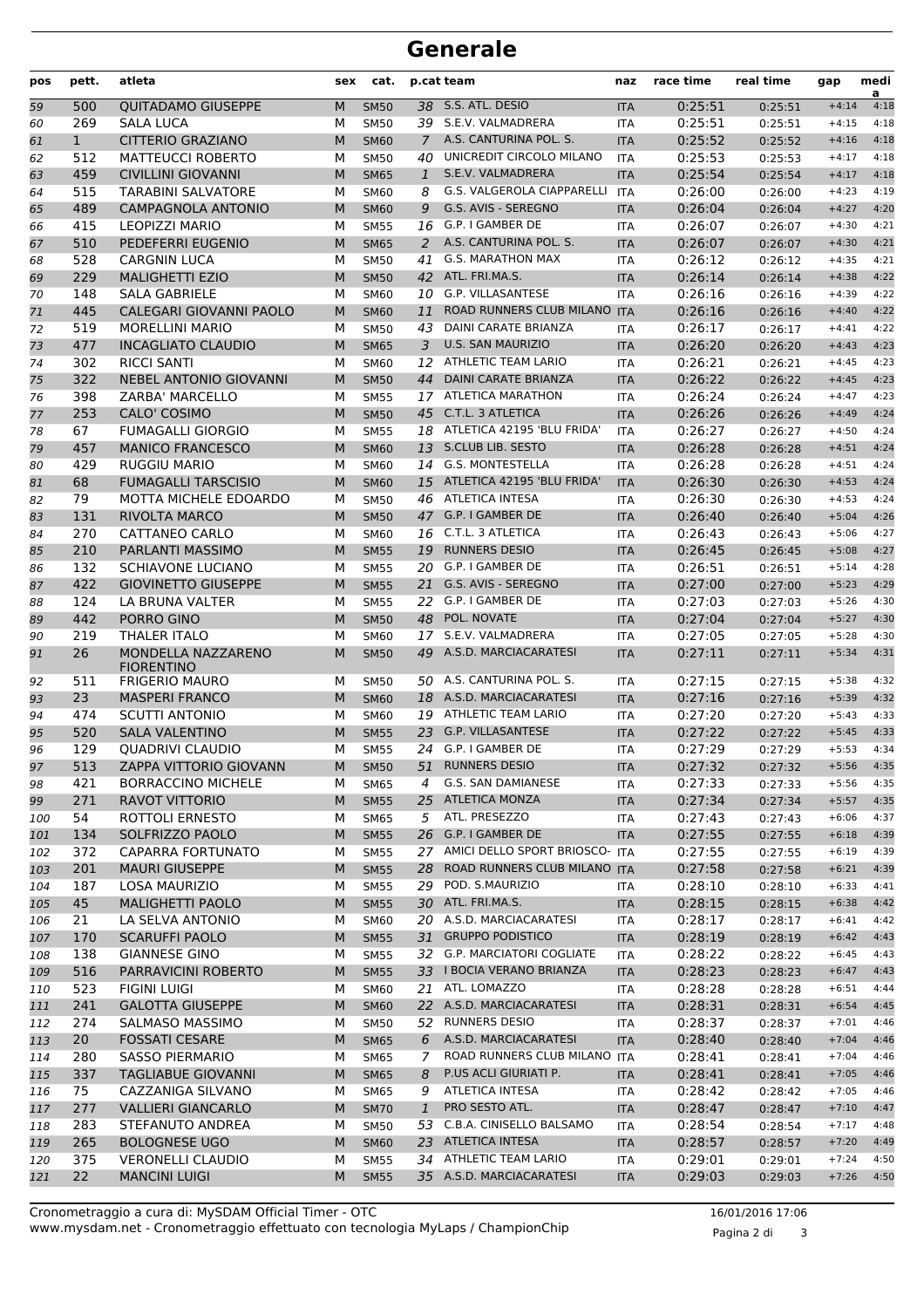| pos | pett. | atleta                      | sex | cat.        |    | p.cat team                    | naz        | race time | real time | gap      | medi<br>a |
|-----|-------|-----------------------------|-----|-------------|----|-------------------------------|------------|-----------|-----------|----------|-----------|
| 122 | 236   | <b>PAGGI FIORENZO</b>       | M   | <b>SM65</b> | 10 | <b>BIGACC DE ELA</b>          | <b>ITA</b> | 0:29:03   | 0:29:03   | $+7:26$  | 4:50      |
| 123 | 98    | <b>MOLLO SALVATORE</b>      | М   | <b>SM50</b> | 54 | C.B.A. CINISELLO BALSAMO      | <b>ITA</b> | 0:29:08   | 0:29:08   | $+7:31$  | 4:51      |
| 124 | 243   | <b>REDAELLI VIRGINIO</b>    | M   | <b>SM60</b> | 24 | A.S.D. MARCIACARATESI         | <b>ITA</b> | 0:29:12   | 0:29:12   | $+7:36$  | 4:52      |
| 125 | 404   | <b>MARCHI MARCO</b>         | M   | <b>SM65</b> | 11 | EUROATLETICA 2002             | <b>ITA</b> | 0:29:16   | 0:29:16   | $+7:39$  | 4:52      |
| 126 | 237   | <b>LONGHI FLORIANO</b>      | M   | <b>SM60</b> | 25 | <b>BIGACC DE ELA</b>          | <b>ITA</b> | 0:29:18   | 0:29:18   | $+7:42$  | 4:53      |
| 127 | 518   | <b>VILLA ROBERTO</b>        | М   | <b>SM55</b> | 36 | POL. BESANESE                 | <b>ITA</b> | 0:29:26   | 0:29:26   | $+7:49$  | 4:54      |
| 128 | 69    | <b>GIORDANO CARMINE</b>     | M   | <b>SM50</b> |    | 55 ATLETICA 42195 'BLU FRIDA' | <b>ITA</b> | 0:29:36   | 0:29:36   | $+7:59$  | 4:55      |
| 129 | 488   | <b>BELLUCCO EZIO</b>        | M   | <b>SM55</b> | 37 | <b>CUS PRO PATRIA MILANO</b>  | <b>ITA</b> | 0:29:43   | 0:29:43   | $+8:06$  | 4:57      |
| 130 | 395   | <b>GIORGIO GIUSEPPE</b>     | M   | <b>SM55</b> | 38 | <b>ATLETICA INTESA</b>        | <b>ITA</b> | 0:29:49   | 0:29:49   | $+8:12$  | 4:58      |
| 131 | 60    | <b>NESPOLI VITO</b>         | M   | <b>SM55</b> | 39 | ATL. VIS NOVA GIUSSANO        | <b>ITA</b> | 0:30:03   | 0:30:03   | $+8:26$  | 5:00      |
| 132 | 164   | <b>GERACI GIUSEPPE</b>      | M   | <b>SM50</b> | 56 | <b>G.S. SAN DAMIANESE</b>     | <b>ITA</b> | 0:30:09   | 0:30:09   | $+8:32$  | 5:01      |
| 133 | 524   | <b>GALLO TOMMASO</b>        | М   | <b>SM60</b> | 26 | ATL. LOMAZZO                  | <b>ITA</b> | 0:30:11   | 0:30:11   | $+8:34$  | 5:01      |
| 134 | 266   | <b>PEZZINI GERMANO</b>      | M   | <b>SM65</b> | 12 | POL. DIMICA POTENTER          | <b>ITA</b> | 0:30:14   | 0:30:14   | $+8:37$  | 5:02      |
| 135 | 484   | <b>IPPOLITO ALFIO</b>       | M   | <b>SM50</b> | 57 | <b>U.S. SAN MAURIZIO</b>      | <b>ITA</b> | 0:30:21   | 0:30:21   | $+8:44$  | 5:03      |
| 136 | 326   | <b>POLI ROSARIO</b>         | M   | <b>SM55</b> | 40 | <b>HAPPY RUNNER CLUB</b>      | <b>ITA</b> | 0:30:35   | 0:30:35   | $+8:58$  | 5:05      |
| 137 | 255   | <b>BETTIGA VILMO</b>        | M   | <b>SM60</b> | 27 | G.P. SANTI NUOVA OLONIO       | <b>ITA</b> | 0:30:35   | 0:30:35   | $+8:58$  | 5:05      |
| 138 | 194   | <b>CONSONNI RENZO</b>       | M   | <b>SM60</b> | 28 | POL. LIB. CERNUSCHESE         | <b>ITA</b> | 0:30:42   | 0:30:42   | $+9:05$  | 5:06      |
| 139 | 27    | PRINA GIANLUIGI             | М   | SM65        | 13 | A.S.D. MARCIACARATESI         | <b>ITA</b> | 0:30:46   | 0:30:46   | $+9:09$  | 5:07      |
| 140 | 485   | <b>CANOVA FRANCESCO</b>     | M   | <b>SM70</b> | 2  | PRO SESTO ATL.                | <b>ITA</b> | 0:30:55   | 0:30:55   | $+9:18$  | 5:09      |
| 141 | 256   | MEREGALLI FRANCESCO         | M   | <b>SM50</b> | 58 | G.P. VILLASANTESE             | <b>ITA</b> | 0:31:03   | 0:31:03   | $+9:26$  | 5:10      |
| 142 | 163   | <b>VALTORTA VALENTINO</b>   | M   | <b>SM55</b> | 41 | G.S. AVIS OGGIONO             | <b>ITA</b> | 0:31:06   | 0:31:06   | $+9:29$  | 5:10      |
| 143 | 40    | <b>ZULIAN DANIELE</b>       | M   | <b>SM60</b> | 29 | AMICI DELLO SPORT BRIOSCO-    | <b>ITA</b> | 0:31:11   | 0:31:11   | $+9:34$  | 5:11      |
| 144 | 157   | <b>MUSCI SERGIO</b>         | M   | <b>SM60</b> | 30 | G.S. AVIS - SEREGNO           | <b>ITA</b> | 0:31:12   | 0:31:12   | $+9:35$  | 5:11      |
| 145 | 34    | <b>FERRERI DOMENICO</b>     | М   | <b>SM60</b> | 31 | AMICI DELLO SPORT BRIOSCO-    | <b>ITA</b> | 0:31:25   | 0:31:25   | $+9:49$  | 5:14      |
| 146 | 390   | <b>ZANABONI ROBERTO</b>     | M   | <b>SM65</b> | 14 | ATL. VIS NOVA GIUSSANO        | <b>ITA</b> | 0:32:00   | 0:32:00   | $+10:23$ | 5:19      |
| 147 | 78    | <b>MARIANI DANILO</b>       | M   | <b>SM65</b> | 15 | <b>ATLETICA INTESA</b>        | <b>ITA</b> | 0:32:18   | 0:32:18   | $+10:41$ | 5:22      |
| 148 | 211   | PATANE' SALVATORE           | M   | <b>SM65</b> | 16 | <b>RUNNERS DESIO</b>          | <b>ITA</b> | 0:32:48   | 0:32:48   | $+11:11$ | 5:27      |
| 149 | 531   | <b>LAZZARI CLAUDIO</b>      | M   | <b>SM50</b> | 59 | <b>RUNNERS DESIO</b>          | <b>ITA</b> | 0:33:12   | 0:33:12   | $+11:36$ | 5:32      |
| 150 | 396   | <b>INZERILLO GIOVANNI</b>   | M   | <b>SM70</b> | 3  | <b>ATLETICA INTESA</b>        | <b>ITA</b> | 0:33:17   | 0:33:17   | $+11:40$ | 5:32      |
| 151 | 1081  | PINTABONA GUIDO             | M   | <b>SM70</b> | 4  | <b>ATLETICA INTESA</b>        | <b>ITA</b> | 0:34:43   | 0:34:43   | $+13:06$ | 5:47      |
| 152 | 77    | <b>FERRARI GINO</b>         | M   | <b>SM70</b> | 5  | <b>ATLETICA INTESA</b>        | <b>ITA</b> | 0:40:15   | 0:40:15   | $+18:39$ | 6:42      |
| 153 | 82    | <b>RIBOLDI PAOLO</b>        | М   | SM60        | 32 | <b>ATLETICA INTESA</b>        | <b>ITA</b> | 0:42:37   | 0:42:37   | $+21:00$ | 7:06      |
| 154 | 456   | <b>TURRI ENRICO CELESTE</b> | M   | <b>SM70</b> | 6  | RUNNING TORRE DE' ROVERI      | <b>ITA</b> | 0:50:56   | 0:50:56   | $+29:20$ | 8:29      |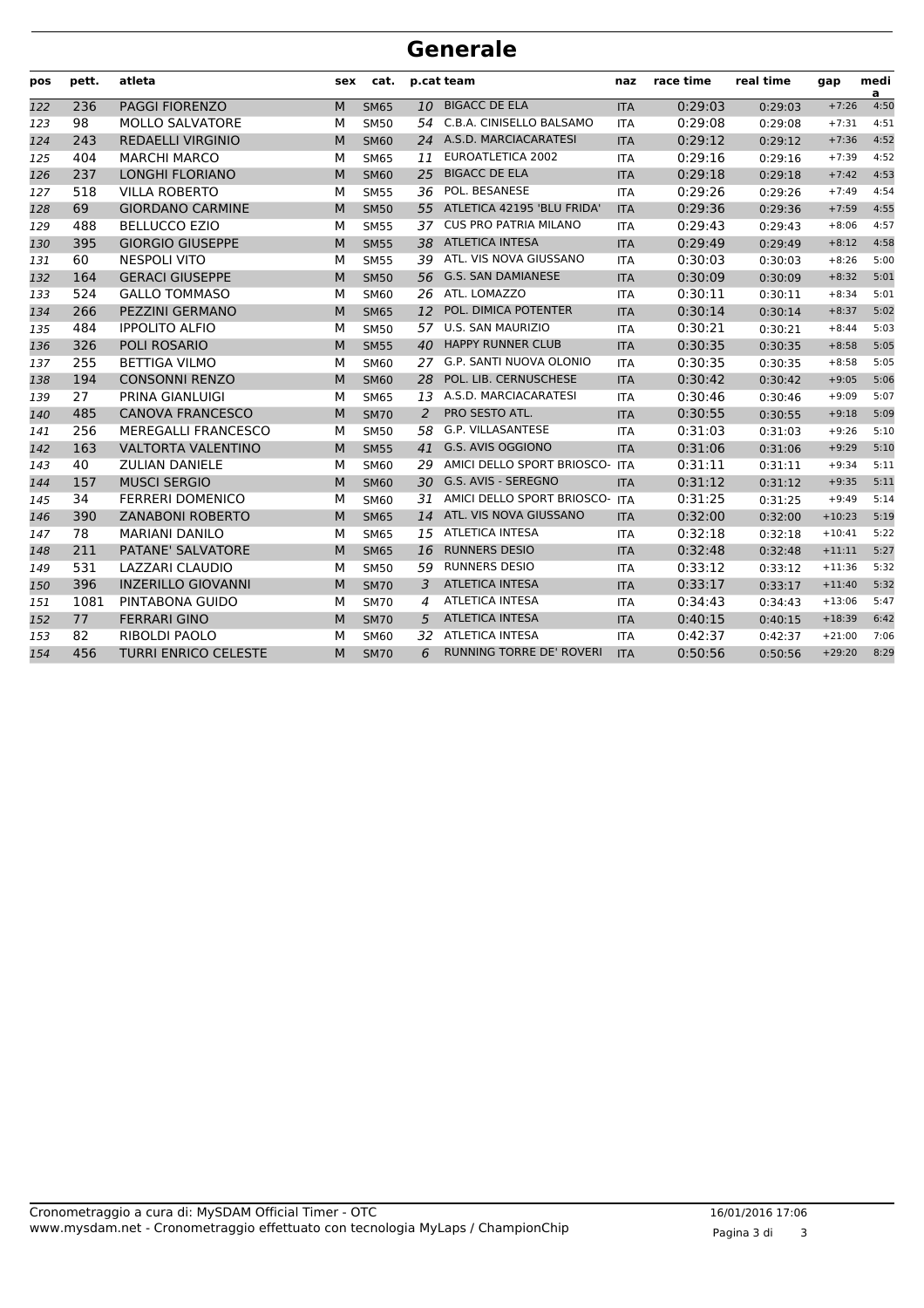*Data* **16/01/2016**

*Gara* **10) SM40 - SM45**

## **Generale**

| pos           | pett. | atleta                       | sex | cat.        |                | p.cat team                     | naz        | race time | real time | gap     | medi<br>a |
|---------------|-------|------------------------------|-----|-------------|----------------|--------------------------------|------------|-----------|-----------|---------|-----------|
| $\mathfrak 1$ | 114   | <b>BOTTURA ORAZIO</b>        | M   | <b>SM45</b> | $\mathbf{1}$   | G.P. I GAMBER DE               | <b>ITA</b> | 0:20:12   | 0:20:12   |         | 3:21      |
| 2             | 7     | <b>FINESSO PAOLO</b>         | М   | <b>SM40</b> | 1              | ATLETICA VALSESIA              | <b>ITA</b> | 0:20:19   | 0:20:19   | $+7$    | 3:23      |
| 3             | 335   | <b>COLNAGHI PIETRO</b>       | M   | <b>SM40</b> | $\overline{2}$ | RUNNERS VALSERIANA             | <b>ITA</b> | 0:20:29   | 0:20:29   | $+17$   | 3:24      |
| 4             | 409   | <b>MERIGHI LUCA</b>          | М   | <b>SM40</b> | 3              | <b>FALCHI-LECCO</b>            | <b>ITA</b> | 0:20:55   | 0:20:55   | $+43$   | 3:29      |
| 5             | 368   | RIGAMONTI MASSIMILIANO       | M   | <b>SM45</b> | 2              | A.S.D. MARCIACARATESI          | <b>ITA</b> | 0:21:14   | 0:21:14   | $+1:02$ | 3:32      |
| 6             | 439   | <b>MILO GERARDO</b>          | М   | <b>SM40</b> | 4              | P.B.M. BOVISIO MASCIAGO        | <b>ITA</b> | 0:21:17   | 0:21:17   | $+1:05$ | 3:32      |
| 7             | 179   | PARRAVICINI MATTEO           | M   | <b>SM45</b> | 3              | MONZA MARATHON TEAM - A.       | <b>ITA</b> | 0:21:23   | 0:21:23   | $+1:12$ | 3:33      |
| 8             | 167   | <b>COPES FABIO</b>           | М   | <b>SM45</b> | 4              | G.S.A. COMETA                  | <b>ITA</b> | 0:21:27   | 0:21:27   | $+1:15$ | 3:34      |
| 9             | 178   | <b>CONFALONIERI SIMONE</b>   | M   | <b>SM40</b> | 5              | MONZA MARATHON TEAM - A. ITA   |            | 0:21:29   | 0:21:29   | $+1:17$ | 3:34      |
| 10            | 278   | <b>CROTTI MATTEO</b>         | М   | <b>SM45</b> | 5              | G.P. I GAMBER DE               | <b>ITA</b> | 0:21:34   | 0:21:34   | $+1:22$ | 3:35      |
| 11            | 434   | <b>LISSONI STEFANO</b>       | M   | <b>SM40</b> | 6              | G.S.A. COMETA                  | <b>ITA</b> | 0:21:34   | 0:21:34   | $+1:23$ | 3:35      |
| 12            | 352   | <b>BRIVIO ALESSIO</b>        | М   | <b>SM40</b> | 7              | A.L.S. CREMELLA                | <b>ITA</b> | 0:21:36   | 0:21:36   | $+1:24$ | 3:35      |
| 13            | 62    | <b>BIONDI GIANLUCA</b>       | M   | <b>SM40</b> | 8              | ATLETICA 42195 'BLU FRIDA'     | <b>ITA</b> | 0:21:43   | 0:21:43   | $+1:31$ | 3:37      |
| 14            | 310   | FIGAROLI MASSIMO             | М   | <b>SM45</b> | 6              | C.B.A. CINISELLO BALSAMO       | <b>ITA</b> | 0:21:44   | 0:21:44   | $+1:32$ | 3:37      |
| 15            | 107   | <b>CASTAGNA MICHELE</b>      | M   | <b>SM45</b> | $\overline{7}$ | CANTU`ATLETICA                 | <b>ITA</b> | 0:21:54   | 0:21:54   | $+1:43$ | 3:38      |
| 16            | 351   | <b>COLOMBO DAVIDE</b>        | М   | <b>SM40</b> | 9              | @TLETICA MEDA 014              | <b>ITA</b> | 0:21:55   | 0:21:55   | $+1:43$ | 3:39      |
| 17            | 339   | <b>TURATI GIAMPAOLO</b>      | M   | <b>SM40</b> | 10             | ATL. CESANO MADERNO            | <b>ITA</b> | 0:21:56   | 0:21:56   | $+1:45$ | 3:39      |
| 18            | 294   | <b>MERZARIO PAOLO</b>        | м   | <b>SM40</b> | 11             | ATL. LECCO-COLOMBO             | <b>ITA</b> | 0:22:05   | 0:22:05   | $+1:53$ | 3:40      |
| 19            | 366   | <b>PUSTERLA PAOLO</b>        | M   | <b>SM45</b> | 8              | A.S.D. MARCIACARATESI          | <b>ITA</b> | 0:22:08   | 0:22:08   | $+1:56$ | 3:41      |
| 20            | 173   | <b>TROGU SALVATORE</b>       | М   | <b>SM45</b> | 9              | <b>HAPPY RUNNER CLUB</b>       | <b>ITA</b> | 0:22:15   | 0:22:15   | $+2:04$ | 3:42      |
| 21            | 174   | SANTAMBROGIO LUCA            | M   | <b>SM40</b> |                | 12 I BOCIA VERANO BRIANZA      | <b>ITA</b> | 0:22:21   | 0:22:21   | $+2:09$ | 3:43      |
| 22            | 364   | FILOMENA DANIELE             | М   | <b>SM40</b> | 13             | A.S.D. MARCIACARATESI          | <b>ITA</b> | 0:22:25   | 0:22:25   | $+2:13$ | 3:44      |
| 23            | 517   | PRUNERI PAOLO                | M   | <b>SM40</b> | 14             | G.P. I GAMBER DE               | <b>ITA</b> | 0:22:27   | 0:22:27   | $+2:15$ | 3:44      |
| 24            | 381   | DAL POZZO PIETRO             | м   | <b>SM45</b> | 10             | ATL. LIB. FAEBER UBOLDO        | <b>ITA</b> | 0:22:30   | 0:22:30   | $+2:18$ | 3:44      |
| 25            | 147   | PIZZABALLA LUIGI PAOLO       | M   | <b>SM40</b> | 15             | <b>G.P. VILLASANTESE</b>       | <b>ITA</b> | 0:22:32   | 0:22:32   | $+2:20$ | 3:45      |
| 26            | 545   | <b>LIBORIO MICHELE</b>       | М   | <b>SM40</b> | 16             | ATL. 99 VITTUONE               | <b>ITA</b> | 0:22:36   | 0:22:36   | $+2:24$ | 3:45      |
| 27            | 435   | POZZOLI ROBERTO              | M   | <b>SM40</b> | 17             | G.S.A. COMETA                  | <b>ITA</b> | 0:22:44   | 0:22:44   | $+2:32$ | 3:47      |
| 28            | 400   | <b>BOVINO GIUSEPPE</b>       | М   | <b>SM45</b> | 11             | POL. PAGNONA                   | <b>ITA</b> | 0:22:52   | 0:22:52   | $+2:40$ | 3:48      |
| 29            | 380   | <b>MOLTENI STEFANO</b>       | M   | <b>SM45</b> | 12             | <b>G.S. BERNATESE</b>          | <b>ITA</b> | 0:22:54   | 0:22:54   | $+2:42$ | 3:48      |
| 30            | 169   | <b>FERRARI STEFANO</b>       | М   | <b>SM45</b> | 13             | <b>G.S.GALIMBERTI VIGILI</b>   | <b>ITA</b> | 0:22:54   | 0:22:54   | $+2:42$ | 3:48      |
| 31            | 527   | <b>PERINI LUIGI</b>          | M   | <b>SM40</b> | 18             | ATL. LECCO-COLOMBO             | <b>ITA</b> | 0:22:57   | 0:22:57   | $+2:45$ | 3:49      |
| 32            | 340   | DEMANGO GIANLUCA             | М   | <b>SM45</b> | 14             | ATL. CESANO MADERNO            | <b>ITA</b> | 0:23:03   | 0:23:03   | $+2:51$ | 3:50      |
| 33            | 282   | <b>CECI MAURIZIO</b>         | M   | <b>SM40</b> | 19             | A.S. CANTURINA POL. S.         | <b>ITA</b> | 0:23:09   | 0:23:09   | $+2:57$ | 3:51      |
| 34            | 448   | <b>SCALA STEFANO</b>         | М   | <b>SM40</b> | 20             | ROAD RUNNERS CLUB MILANO ITA   |            | 0:23:26   | 0:23:26   | $+3:14$ | 3:54      |
| 35            | 226   | PIANTANIDA FELICE            | M   | <b>SM45</b> | 15             | SOCIETA ESCURSIONISTI          | <b>ITA</b> | 0:23:28   | 0:23:28   | $+3:17$ | 3:54      |
| 36            | 373   | PENNATI ROBERTO              | М   | <b>SM45</b> | 16             | AMICI DELLO SPORT BRIOSCO- ITA |            | 0:23:30   | 0:23:30   | $+3:18$ | 3:54      |
| 37            | 312   | MONER SANCHEZ JOSE           | M   | <b>SM45</b> | 17             | GRUPPO PODISTICO MELZO A. ITA  |            | 0:23:36   | 0:23:36   | $+3:24$ | 3:55      |
| 38            | 502   | <b>COLZANI ROBERTO</b>       | М   | <b>SM45</b> | 18             | <b>RUNNERS DESIO</b>           | <b>ITA</b> | 0:23:40   | 0:23:40   | $+3:28$ | 3:56      |
| 39            | 472   | <b>BONFANTI ANDREA</b>       | M   | <b>SM40</b> | 21             | U.P. MISSAGLIA                 | <b>ITA</b> | 0:23:46   | 0:23:46   | $+3:35$ | 3:57      |
| 40            | 111   | <b>MORO PIERPAOLO</b>        | м   | <b>SM40</b> |                | 22 G.P. GORGONZOLA '88         | ITA        | 0:23:48   | 0:23:48   | $+3:36$ | 3:57      |
| 41            | 272   | <b>RULLO ANTONIO</b>         | M   | <b>SM45</b> | 19             | G.S. AVIS - SEREGNO            | <b>ITA</b> | 0:23:58   | 0:23:58   | $+3:46$ | 3:59      |
| 42            | 133   | SECCHI SERGIO                | м   | <b>SM40</b> | 23             | G.P. I GAMBER DE               | ITA        | 0:24:00   | 0:24:00   | $+3:48$ | 3:59      |
| 43            | 208   | CHECCHETTO LUCA              | M   | <b>SM45</b> |                | 20 RUNNERS DESIO               | <b>ITA</b> | 0:24:08   | 0:24:08   | $+3:56$ | 4:01      |
| 44            | 542   | <b>MILESI GIUSEPPE</b>       | м   | <b>SM45</b> | 21             | DAINI CARATE BRIANZA           | ITA        | 0:24:09   | 0:24:09   | $+3:57$ | 4:01      |
| 45            | 549   | ARABI ALESSANDRO             | M   | <b>SM45</b> |                | 22 POL. DIMICA POTENTER        | <b>ITA</b> | 0:24:10   | 0:24:10   | $+3:58$ | 4:01      |
| 46            | 501   | <b>RESTEGHINI FILIPPO</b>    | М   | <b>SM40</b> |                | 24 P.US ACLI GIURIATI P.       | <b>ITA</b> | 0:24:11   | 0:24:11   | $+4:00$ | 4:01      |
| 47            | 425   | SALVADOR DONATO              | М   | <b>SM45</b> | 23             | G.S. AVIS - SEREGNO            | <b>ITA</b> | 0:24:14   | 0:24:14   | $+4:02$ | 4:02      |
| 48            | 193   | PALERMO MICHELE              | м   | <b>SM40</b> | 25             | POL. DIMICA POTENTER           | ITA        | 0:24:17   | 0:24:17   | $+4:06$ | 4:02      |
| 49            | 224   | <b>MAPELLI DANIELE</b>       | M   | <b>SM45</b> |                | 24 SOCIETA ESCURSIONISTI       | <b>ITA</b> | 0:24:20   | 0:24:20   | $+4:09$ | 4:03      |
| 50            | 122   | <b>GALBIATI ROBERTO</b>      | м   | <b>SM45</b> |                | 25 G.P. I GAMBER DE            | ITA        | 0:24:23   | 0:24:23   | $+4:11$ | 4:03      |
| 51            | 112   | <b>ASTA VINCENZO</b>         | M   | <b>SM40</b> |                | 26 G.P. I GAMBER DE            | <b>ITA</b> | 0:24:30   | 0:24:30   | $+4:18$ | 4:04      |
| 52            | 426   | <b>BOSISIO MASSIMILIANO</b>  | М   | <b>SM45</b> |                | 26 G.S. AVIS OGGIONO           | ITA        | 0:24:37   | 0:24:37   | $+4:25$ | 4:06      |
| 53            | 324   | DEPASQUALE CARMELO           | M   | <b>SM40</b> |                | 27 G.P. GORGONZOLA '88         | <b>ITA</b> | 0:24:38   | 0:24:38   | $+4:26$ | 4:06      |
| 54            | 205   | <b>MATTEUCCI CRISTIAN</b>    | м   | <b>SM45</b> | 27             | RUNCARD                        | ITA        | 0:24:38   | 0:24:38   | $+4:26$ | 4:06      |
| 55            | 192   | GAVAZZI ALESSANDRO           | M   | <b>SM40</b> |                | 28 POL. CARUGATE               | <b>ITA</b> | 0:24:40   | 0:24:40   | $+4:28$ | 4:06      |
| 56            | 470   | <b>TERRANEO CLAUDIO</b>      | м   | SM40        |                | 29 ATHLETIC TEAM               | ITA        | 0:24:42   | 0:24:42   | $+4:30$ | 4:06      |
| 57            | 19    | <b>ESPOSITO MASSIMILIANO</b> | M   | <b>SM40</b> |                | 30 A.S.D. MARCIACARATESI       | <b>ITA</b> | 0:24:45   | 0:24:45   | $+4:33$ | 4:07      |
| 58            | 202   | <b>CROSATO ANDREA</b>        | М   | <b>SM40</b> |                | 31 RUNCARD                     | ITA        | 0:24:47   | 0:24:47   | $+4:35$ | 4:07      |
| 59            | 453   | <b>MAFFEIS MARCO</b>         | М   | <b>SM40</b> |                | 32 RUNNERS DESIO               | <b>ITA</b> | 0:25:02   | 0:25:02   | $+4:50$ | 4:10      |

www.mysdam.net - Cronometraggio effettuato con tecnologia MyLaps / ChampionChip Cronometraggio a cura di: MySDAM Official Timer - OTC 16/01/2016 17:06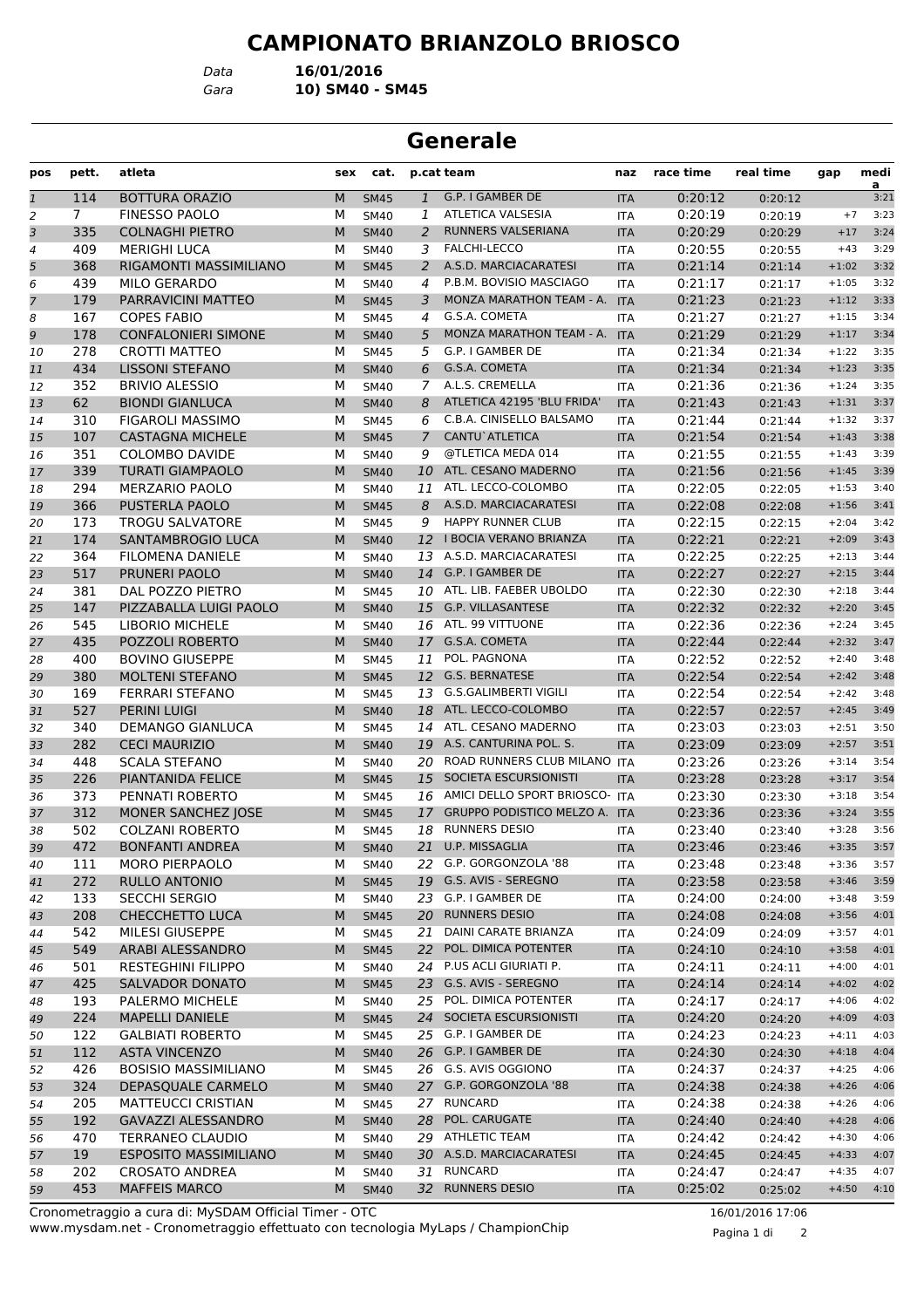|     | <b>Generale</b> |                                          |     |             |    |                                   |            |           |           |          |           |  |  |  |
|-----|-----------------|------------------------------------------|-----|-------------|----|-----------------------------------|------------|-----------|-----------|----------|-----------|--|--|--|
| pos | pett.           | atleta                                   | sex | cat.        |    | p.cat team                        | naz        | race time | real time | gap      | medi      |  |  |  |
| 60  | 423             | <b>MONGIARDINI MARCO</b><br><b>MARIA</b> | M   | <b>SM40</b> | 33 | G.S. AVIS - SEREGNO               | <b>ITA</b> | 0:25:04   | 0:25:04   | $+4:52$  | a<br>4:10 |  |  |  |
| 61  | 405             | LIMBERTO FRANCESCO                       | м   | <b>SM40</b> | 34 | CANTU`ATLETICA                    | <b>ITA</b> | 0:25:11   | 0:25:11   | $+4:59$  | 4:11      |  |  |  |
| 62  | 252             | <b>GALIMBERTI ROBERT</b>                 | M   | <b>SM45</b> |    | 28 G.P. I GAMBER DE               | <b>ITA</b> | 0:25:13   | 0:25:13   | $+5:01$  | 4:12      |  |  |  |
| 63  | 325             | CANTU MATTEO                             | м   | <b>SM45</b> |    | 29 GRUPPO ETHOS RUNNING           | <b>ITA</b> | 0:25:15   | 0:25:15   | $+5:04$  | 4:12      |  |  |  |
| 64  | 233             | <b>ZULIAN STEFANO</b>                    | M   | <b>SM40</b> |    | 35 G.P. I GAMBER DE               | <b>ITA</b> | 0:25:24   | 0:25:24   | $+5:13$  | 4:14      |  |  |  |
| 65  | 110             | <b>FILORAMO PAOLO</b>                    | М   | <b>SM45</b> |    | 30 G.P. GORGONZOLA '88            | <b>ITA</b> | 0:25:25   | 0:25:25   | $+5:14$  | 4:14      |  |  |  |
| 66  | 452             | DI SANTO ROBERTO                         | M   | <b>SM40</b> | 36 | <b>RUNNERS DESIO</b>              | <b>ITA</b> | 0:25:28   | 0:25:28   | $+5:17$  | 4:14      |  |  |  |
| 67  | 135             | <b>TICOZZI FRANCESCO</b>                 | м   | <b>SM45</b> |    | 31 G.P. I GAMBER DE               | <b>ITA</b> | 0:25:29   | 0:25:29   | $+5:18$  | 4:14      |  |  |  |
| 68  | 327             | <b>TURRA PIERFRANCESCO</b>               | M   | <b>SM45</b> |    | 32 ATLETICA LAMON ASD             | <b>ITA</b> | 0:25:41   | 0:25:41   | $+5:29$  | 4:16      |  |  |  |
| 69  | 118             | <b>CONTOTTO MARCO</b>                    | М   | <b>SM45</b> |    | 33 G.P. I GAMBER DE               | <b>ITA</b> | 0:25:42   | 0:25:42   | $+5:30$  | 4:16      |  |  |  |
| 70  | 451             | <b>CIAVARELLA DOMENICO</b>               | м   | <b>SM45</b> | 34 | <b>RUNNERS DESIO</b>              | <b>ITA</b> | 0:25:43   | 0:25:43   | $+5:31$  | 4:17      |  |  |  |
| 71  | 534             | <b>CATENA NUNZIO</b>                     | м   | <b>SM45</b> |    | 35 EUROATLETICA 2002              | <b>ITA</b> | 0:25:47   | 0:25:47   | $+5:35$  | 4:17      |  |  |  |
| 72  | 144             | <b>MANZATO ROBERTO</b>                   | M   | <b>SM40</b> |    | 37 G.P. VILLASANTESE              | <b>ITA</b> | 0:25:48   | 0:25:48   | $+5:36$  | 4:17      |  |  |  |
| 73  | 38              | <b>SALA DAMIANO</b>                      | М   | <b>SM45</b> |    | 36 AMICI DELLO SPORT BRIOSCO- ITA |            | 0:25:53   | 0:25:53   | $+5:41$  | 4:18      |  |  |  |
| 74  | 450             | <b>CASIRAGHI MARCO</b>                   | M   | <b>SM45</b> | 37 | <b>RUNNERS DESIO</b>              | <b>ITA</b> | 0:26:01   | 0:26:01   | $+5:49$  | 4:20      |  |  |  |
| 75  | 152             | <b>ALBERTI MATTEO</b>                    | м   | <b>SM40</b> |    | 38 G.S. AVIS - SEREGNO            | <b>ITA</b> | 0:26:02   | 0:26:02   | $+5:51$  | 4:20      |  |  |  |
| 76  | 403             | <b>TUROLLA CLAUDIO</b>                   | M   | <b>SM45</b> | 38 | C.B.A. CINISELLO BALSAMO          | <b>ITA</b> | 0:26:04   | 0:26:04   | $+5:53$  | 4:20      |  |  |  |
| 77  | 323             | <b>ANTONIOLI LAURENT</b>                 | М   | <b>SM45</b> | 39 | POL. TEAM BRIANZA LISSONE         | <b>ITA</b> | 0:26:08   | 0:26:08   | $+5:56$  | 4:21      |  |  |  |
| 78  | 207             | <b>CARDILLO ANTONIO</b>                  | M   | <b>SM40</b> | 39 | <b>RUNNERS DESIO</b>              | <b>ITA</b> | 0:26:10   | 0:26:10   | $+5:58$  | 4:21      |  |  |  |
| 79  | 537             | <b>MARIANI STEFANO</b>                   | М   | <b>SM40</b> |    | 40 RUNNERS DESIO                  | ITA        | 0:26:25   | 0:26:25   | $+6:13$  | 4:24      |  |  |  |
| 80  | 213             | POZZI MAXIMILIANO                        | M   | <b>SM40</b> | 41 | <b>RUNNERS DESIO</b>              | <b>ITA</b> | 0:26:31   | 0:26:31   | $+6:19$  | 4:25      |  |  |  |
| 81  | 160             | <b>BIFFI GIANPAOLO</b>                   | м   | <b>SM45</b> |    | 40 G.S. AVIS OGGIONO              | <b>ITA</b> | 0:26:41   | 0:26:41   | $+6:30$  | 4:26      |  |  |  |
| 82  | 362             | <b>BONINI CARLO</b>                      | M   | <b>SM40</b> |    | 42 A.S.D. MARCIACARATESI          | <b>ITA</b> | 0:26:43   | 0:26:43   | $+6:31$  | 4:27      |  |  |  |
| 83  | 86              | CAMMARANO MAURO                          | М   | <b>SM45</b> |    | 41 C.B.A. CINISELLO BALSAMO       | <b>ITA</b> | 0:27:07   | 0:27:07   | $+6:56$  | 4:31      |  |  |  |
| 84  | 24              | <b>MASTROIANNI FABIO</b>                 | M   | <b>SM45</b> |    | 42 A.S.D. MARCIACARATESI          | <b>ITA</b> | 0:27:26   | 0:27:26   | $+7:14$  | 4:34      |  |  |  |
| 85  | 507             | REDAELLI GIANCARLO                       | М   | <b>SM45</b> |    | 43 A.S.D. MARCIACARATESI          | <b>ITA</b> | 0:27:30   | 0:27:30   | $+7:18$  | 4:34      |  |  |  |
| 86  | 548             | <b>BIANCHI CRISTIANO</b>                 | M   | <b>SM45</b> | 44 | <b>RUNCARD</b>                    | <b>ITA</b> | 0:27:31   | 0:27:31   | $+7:20$  | 4:35      |  |  |  |
| 87  | 84              | <b>NERVI LUIGI</b>                       | м   | <b>SM45</b> |    | 45 BIGACC DE ELA                  | ITA        | 0:27:52   | 0:27:52   | $+7:40$  | 4:38      |  |  |  |
| 88  | 99              | PACCATI EMILIANO                         | M   | <b>SM40</b> |    | 43 C.B.A. CINISELLO BALSAMO       | <b>ITA</b> | 0:27:56   | 0:27:56   | $+7:44$  | 4:39      |  |  |  |
| 89  | 371             | <b>SORZE CRISTIAN</b>                    | м   | <b>SM40</b> |    | 44 A.S.D. MARCIACARATESI          | <b>ITA</b> | 0:27:58   | 0:27:58   | $+7:46$  | 4:39      |  |  |  |
| 90  | 5               | <b>MUSSI CARLO</b>                       | M   | <b>SM45</b> | 46 | <b>RUNNERS DESIO</b>              | <b>ITA</b> | 0:28:04   | 0:28:04   | $+7:52$  | 4:40      |  |  |  |
| 91  | 287             | PICCIOLO EDOARDO                         | м   | <b>SM40</b> |    | 45 LA FENICE                      | <b>ITA</b> | 0:29:27   | 0:29:27   | $+9:15$  | 4:54      |  |  |  |
| 92  | 449             | <b>TEMPESTI MARIO FURIO</b>              | M   | <b>SM45</b> | 47 | ROAD RUNNERS CLUB MILANO ITA      |            | 0:29:46   | 0:29:46   | $+9:34$  | 4:57      |  |  |  |
| 93  | 359             | <b>ZAPPA TIZIANO</b>                     | М   | <b>SM45</b> | 48 | A.L.S. CREMELLA                   | <b>ITA</b> | 0:30:40   | 0:30:40   | $+10:28$ | 5:06      |  |  |  |
| 94  | 153             | <b>FRANCESCHI FLAVIO</b>                 | M   | <b>SM40</b> | 46 | G.S. AVIS - SEREGNO               | <b>ITA</b> | 0:31:22   | 0:31:22   | $+11:10$ | 5:13      |  |  |  |
| 95  | 113             | <b>BARBAGALLO MARCO</b>                  | м   | <b>SM40</b> | 47 | G.P. I GAMBER DE                  | <b>ITA</b> | 0:32:39   | 0:32:39   | $+12:27$ | 5:26      |  |  |  |
| 96  | 464             | <b>GALLI EZIO</b>                        | M   | <b>SM45</b> | 49 | <b>TEAM OTC SOCIETA'</b>          | <b>ITA</b> | 0:33:13   | 0:33:13   | $+13:02$ | 5:32      |  |  |  |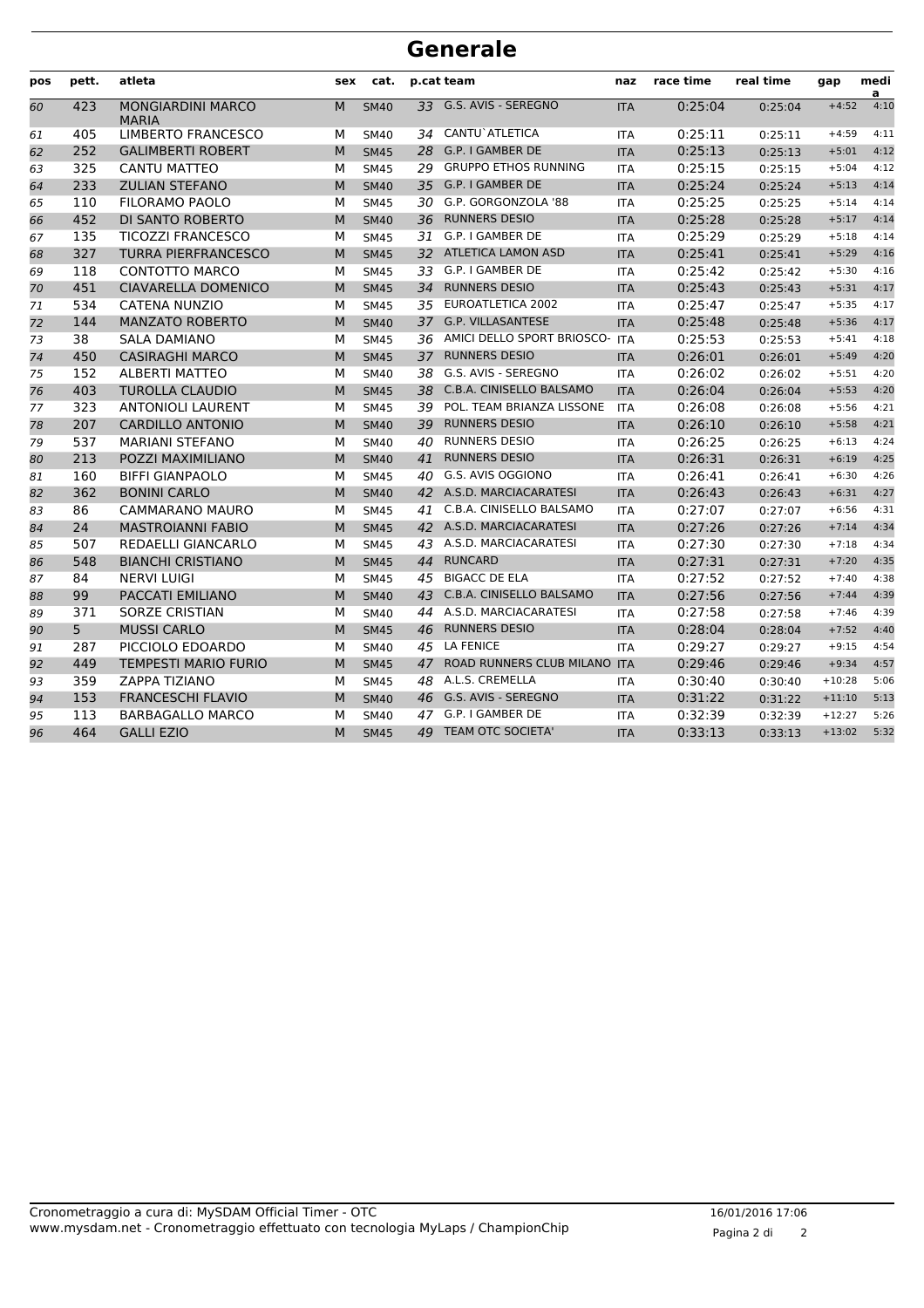*Data* **16/01/2016**

*Gara* **11) PM-SM-SM35**

# **Generale**

| pos            | pett. | atleta                                   | sex | cat.                     |                | p.cat team                    | naz        | race time | real time          | gap     | medi      |
|----------------|-------|------------------------------------------|-----|--------------------------|----------------|-------------------------------|------------|-----------|--------------------|---------|-----------|
| $\overline{1}$ | 539   | <b>MARINO FRANCESCO</b>                  | M   | <b>SM</b>                | $\mathbf{1}$   | S.G.M. FORZA E CORAGGIO       | <b>ITA</b> | 0:19:24   | 0:19:24            |         | a<br>3:13 |
| 2              | 4     | PARRAVICINI MATTIA                       | М   | <b>SM</b>                | 2              | A.S. CANTURINA POL. S.        | <b>ITA</b> | 0:19:36   | 0:19:36            | $+12$   | 3:15      |
|                |       | PAOLO                                    |     |                          |                |                               |            |           |                    |         |           |
| 3              | 468   | <b>BONANOMI PAOLO</b>                    | M   | <b>SM</b>                | 3              | <b>FALCHI-LECCO</b>           | <b>ITA</b> | 0:19:43   | 0:19:43            | $+19$   | 3:17      |
| 4              | 223   | <b>MAGGI DAVIDE</b>                      | М   | <b>SM</b>                | 4              | SOCIETA ESCURSIONISTI         | <b>ITA</b> | 0:19:46   | 0:19:46            | $+23$   | 3:17      |
| 5              | 331   | <b>GALLI FILIPPO</b>                     | M   | <b>SM</b>                | 5              | <b>TEAM OTC SOCIETA'</b>      | <b>ITA</b> | 0:19:58   | 0:19:58            | $+34$   | 3:19      |
| 6              | 308   | <b>BARBAGALLO LUCA</b>                   | М   | <b>PM</b>                | 1              | ATL. RICCARDI MILANO 1946     | <b>ITA</b> | 0:20:09   | 0:20:09            | $+46$   | 3:21      |
| $\overline{7}$ | 354   | <b>MARZORATI CLAUDIO</b>                 | M   | <b>SM</b>                | 6              | A.L.S. CREMELLA               | <b>ITA</b> | 0:20:18   | 0:20:18            | $+54$   | 3:22      |
| 8              | 473   | RIVA FRANCESCO                           | м   | <b>SM35</b>              | 1              | S.E.V. VALMADRERA             | <b>ITA</b> | 0:20:34   | 0:20:34            | $+1:10$ | 3:25      |
| 9              | 102   | ROSSETTI ALESSANDRO                      | M   | <b>SM35</b>              | 2              | C.B.A. CINISELLO BALSAMO      | <b>ITA</b> | 0:20:36   | 0:20:36            | $+1:12$ | 3:25      |
| 10             | 388   | <b>GHILLIONI RICCARDO</b>                | М   | <b>SM</b>                | 7              | ATL. TRIANGOLO LARIANO        | <b>ITA</b> | 0:20:38   | 0:20:38            | $+1:14$ | 3:26      |
| 11             | 318   | <b>CORTI CARLO</b>                       | M   | <b>SM</b>                | 8              | O.S.A. ORG.SPORTIVA           | <b>ITA</b> | 0:20:42   | 0:20:42            | $+1:18$ | 3:26      |
| 12             | 440   | PINELLI MATTEO                           | M   | <b>SM</b>                | 9              | P.B.M. BOVISIO MASCIAGO       | ITA        | 0:20:43   | 0:20:43            | $+1:20$ | 3:27      |
| 13             | 57    | POZZOLI ROBERTO                          | M   | <b>SM</b>                | 10             | <b>ATL. TREVIGLIO</b>         | <b>ITA</b> | 0:20:46   | 0:20:46            | $+1:22$ | 3:27      |
| 14             | 185   | SOLIGO ALESSANDRO                        | М   | <b>PM</b>                | 2              | N.ATL. FANFULLA LODIGIANA     | <b>ITA</b> | 0:21:14   | 0:21:14            | $+1:51$ | 3:32      |
| 15             | 541   | <b>LAFRANCONI LUCA</b>                   | M   | <b>PM</b>                | 3              | <b>CORTENOVA CSI</b>          | <b>ITA</b> | 0:21:26   | 0:21:26            | $+2:02$ | 3:34      |
| 16             | 494   | ORTALLI ANDREA                           | М   | <b>SM</b>                | 11             | SPORT NUOTO E FITNESS SSD     | <b>ITA</b> | 0:21:30   | 0:21:30            | $+2:06$ | 3:34      |
| 17             | 328   | <b>GALIMBERTI CLAUDIO</b>                | M   | <b>SM</b>                |                | 12 SPORT NUOTO E FITNESS SSD  | <b>ITA</b> | 0:21:33   | 0:21:33            | $+2:09$ | 3:35      |
| 18             | 522   | <b>STUCCHI GIORGIO</b>                   | M   | <b>SM</b>                | 13             | S.E.V. VALMADRERA             | ITA        | 0:21:35   | 0:21:35            | $+2:11$ | 3:35      |
| 19             | 307   | MAHAMUHANDIRANGE                         | M   | PM                       | $\overline{4}$ | ATL. RICCARDI MILANO 1946     | <b>ITA</b> | 0:21:38   | 0:21:38            | $+2:14$ | 3:36      |
| 20             | 546   | <b>MAURO</b><br><b>FRASCOLI STEFANO</b>  | М   | <b>SM</b>                | 14             | <b>CUS INSUBRIA</b>           | ITA        | 0:21:41   | 0:21:41            | $+2:17$ | 3:36      |
| 21             | 547   | <b>D'AMICO MATTEO</b>                    | M   | <b>SM</b>                | 15             | ATL. TRIANGOLO LARIANO        | <b>ITA</b> | 0:21:51   | 0:21:51            | $+2:28$ | 3:38      |
|                | 430   | <b>BERETTA MASSIMO</b>                   | м   |                          | 3              | G.S.A. COMETA                 |            | 0:21:55   |                    | $+2:32$ | 3:39      |
| 22             | 329   | PACIONE DI BELLO JARNO                   | M   | <b>SM35</b>              |                | 16 AICS ATL. BIASSONO         | <b>ITA</b> | 0:21:57   | 0:21:55            | $+2:33$ | 3:39      |
| 23             | 345   | <b>OLIMPO GIUSEPPE</b>                   | М   | <b>SM</b><br><b>SM35</b> | $\overline{4}$ | A.S.D.ATLETICA ERMES          | <b>ITA</b> | 0:22:02   | 0:21:57            | $+2:38$ | 3:40      |
| 24             | 168   | <b>MAGGI ANDREA</b>                      | M   |                          | 17             | G.S.A. COMETA                 | <b>ITA</b> | 0:22:08   | 0:22:02            | $+2:44$ | 3:41      |
| 25             |       |                                          |     | <b>SM</b>                |                | I BOCIA VERANO BRIANZA        | <b>ITA</b> |           | 0:22:08            | $+2:45$ | 3:41      |
| 26             | 314   | SCANZIANI FEDERICO                       | М   | <b>SM</b>                | 18             |                               | <b>ITA</b> | 0:22:08   | 0:22:08            |         |           |
| 27             | 42    | <b>MATTAVELLI LUCA</b><br><b>STEFANO</b> | M   | <b>SM35</b>              | 5              | <b>ASD RUNSCEL</b>            | <b>ITA</b> | 0:22:09   | 0:22:09            | $+2:45$ | 3:41      |
| 28             | 73    | <b>SALA FELICE</b>                       | м   | <b>SM</b>                | 19             | ATLETICA 42195 'BLU FRIDA'    | <b>ITA</b> | 0:22:10   | 0:22:10            | $+2:46$ | 3:41      |
| 29             | 319   | <b>ZUCCHI MICHELE</b>                    | M   | <b>SM35</b>              | 6              | <b>EVOLUTION SPORT TEAM</b>   | <b>ITA</b> | 0:22:24   | 0:22:24            | $+3:00$ | 3:43      |
| 30             | 65    | DI MARO MAURIZIO                         | М   | <b>SM35</b>              | $\overline{7}$ | ATLETICA 42195 'BLU FRIDA'    | <b>ITA</b> | 0:22:31   | 0:22:31            | $+3:07$ | 3:45      |
| 31             | 495   | <b>CEDDIA SIMONE</b>                     | M   | <b>PM</b>                | 5              | POL. TEAM BRIANZA LISSONE     | <b>ITA</b> | 0:22:43   | 0:22:43            | $+3:19$ | 3:47      |
| 32             | 143   | <b>MAMMOLITI CRISTIAN</b>                | М   | <b>SM</b>                | 20             | <b>G.P. VILLASANTESE</b>      | ITA        | 0:22:44   | 0:22:44            | $+3:20$ | 3:47      |
| 33             | 300   | CRAVAREZZA ANDREA                        | M   | <b>SM35</b>              | 8              | C.B.A. CINISELLO BALSAMO      | <b>ITA</b> | 0:22:45   | 0:22:45            | $+3:21$ | 3:47      |
| 34             | 466   | <b>ZAPPA GABRIELE</b>                    | м   | <b>SM35</b>              | 9              | UNIONE SPORTIVA ALBATESE      | <b>ITA</b> | 0:22:47   | 0:22:47            | $+3:23$ | 3:47      |
| 35             | 330   | PACIONE DI BELLO JACOPO                  | M   | <b>SM</b>                | 21             | AICS ATL. BIASSONO            | <b>ITA</b> | 0:23:05   | 0:23:05            | $+3:41$ | 3:50      |
| 36             | 316   | <b>RUSCONI FABIO</b>                     | М   | <b>SM</b>                | 22             | O.S.A. ORG.SPORTIVA           | <b>ITA</b> | 0:23:07   | 0:23:07            | $+3:43$ | 3:51      |
| 37             | 267   | <b>NESPOLI DAVIDE</b>                    | M   | <b>SM35</b>              | 10             | <b>CANTU</b> ATLETICA         | <b>ITA</b> | 0:23:11   | 0:23:11            | $+3:47$ | 3:51      |
| 38             | 336   | <b>GRIMOLDI DAVIDE</b>                   | м   | <b>SM35</b>              |                | 11 HAPPY RUNNER CLUB          | ITA        | 0:23:14   | 0:23:14            | $+3:51$ | 3:52      |
| 39             | 313   | <b>UNGARO GIUSEPPE</b>                   | M   | <b>SM</b>                |                | 23 LA FENICE                  | <b>ITA</b> | 0:23:22   | 0:23:22            | $+3:58$ | 3:53      |
| 40             | 493   | <b>CANALI GIUSEPPE</b>                   | М   | <b>SM35</b>              |                | 12 S.E.V. VALMADRERA          | ITA        | 0:23:30   | 0:23:30            | $+4:06$ | 3:54      |
| 41             | 177   | <b>COLETTO GIANMARIA</b>                 | M   | <b>SM35</b>              | 13             |                               | <b>ITA</b> | 0:23:34   | 0:23:34            | $+4:10$ | 3:55      |
| 42             | 93    | <b>FRASCA GIANLUCA</b>                   | м   | <b>SM35</b>              |                | 14 C.B.A. CINISELLO BALSAMO   | ITA        | 0:23:38   | 0:23:38            | $+4:14$ | 3:56      |
| 43             | 321   | <b>COLOMBO NICOLO'</b>                   | M   | SM                       |                | 24 AMATORI ATL. CASORATE S.   | <b>ITA</b> | 0:23:41   | 0:23:41            | $+4:17$ | 3:56      |
| 44             | 64    | <b>CORVI PIERPAOLO</b>                   | м   | <b>SM35</b>              |                | 15 ATLETICA 42195 'BLU FRIDA' | ITA        | 0:24:01   | 0:24:01            | $+4:37$ | 4:00      |
| 45             | 51    | <b>MAZZOLENI LUCA</b>                    | M   | <b>SM</b>                |                | 25 ATL. PRESEZZO              | <b>ITA</b> | 0:24:04   | 0:24:04            | $+4:41$ | 4:00      |
| 46             | 391   | PARRAVICINI CARLO                        | м   | SM                       |                | 26 ATLETICA 42195 'BLU FRIDA' | ITA        | 0:24:23   | 0:24:23            | $+4:59$ | 4:03      |
| 47             | 16    | <b>BERTOLDINI TADDEO</b>                 | M   | <b>SM35</b>              |                | 16 FALCHI-LECCO               | <b>ITA</b> | 0:24:25   | 0:24:25            | $+5:01$ | 4:04      |
| 48             | 290   | CILIBERTI GIOVANNI                       | м   | SM                       |                | 27 LA FENICE                  | ITA        | 0:24:34   | 0:24:34            | $+5:10$ | 4:05      |
| 49             | 74    | <b>VILLA MATTEO</b>                      | M   | SM                       |                | 28 ATLETICA 42195 'BLU FRIDA' | <b>ITA</b> | 0:24:37   | 0:24:37            | $+5:13$ | 4:06      |
| 50             | 227   | <b>VENTURINO ALESSIO</b>                 | м   | SM                       |                | 29 SOCIETA ESCURSIONISTI      | ITA        | 0:24:50   | 0:24:50            | $+5:26$ | 4:08      |
| 51             | 279   | <b>GALIMBERTI GIANPIERO</b>              | M   | <b>SM35</b>              |                | 17 ATL. ROVELLASCA            | <b>ITA</b> | 0:24:51   | 0:24:51            | $+5:27$ | 4:08      |
| 52             | 289   | <b>VENDITTI PATRIZIO</b>                 | М   | SM                       |                | 30 LA FENICE                  | ITA        | 0:24:51   | 0:24:51            | $+5:27$ | 4:08      |
| 53             | 105   | ARRIGONI CLAUDIO                         | M   | <b>SM35</b>              |                | 18 C.T.L. 3 ATLETICA          | <b>ITA</b> | 0:24:53   | 0:24:53            | $+5:30$ | 4:08      |
| 54             | 71    | PENATI ROBERTO                           | м   | <b>SM35</b>              |                | 19 ATLETICA 42195 'BLU FRIDA' | ITA        | 0:24:55   | 0:24:55            | $+5:31$ | 4:09      |
| 55             | 230   | RAVELLI STEFANO                          | M   | SM                       |                | 31 G.P. I GAMBER DE           |            | 0:25:26   |                    | $+6:02$ | 4:14      |
|                | 204   | LONGONI SERGIO                           | м   | <b>SM35</b>              |                | 20 RUNCARD                    | <b>ITA</b> | 0:25:34   | 0:25:26<br>0:25:34 | $+6:10$ | 4:15      |
| 56<br>57       | 48    | <b>BONALUMI MARIO</b>                    | M   | <b>SM35</b>              |                | 21 ATL. PRESEZZO              | ITA        |           |                    | $+6:13$ | 4:15      |
|                |       |                                          |     |                          |                |                               | <b>ITA</b> | 0:25:36   | 0:25:36            |         |           |

www.mysdam.net - Cronometraggio effettuato con tecnologia MyLaps / ChampionChip Cronometraggio a cura di: MySDAM Official Timer - OTC 16/01/2016 17:06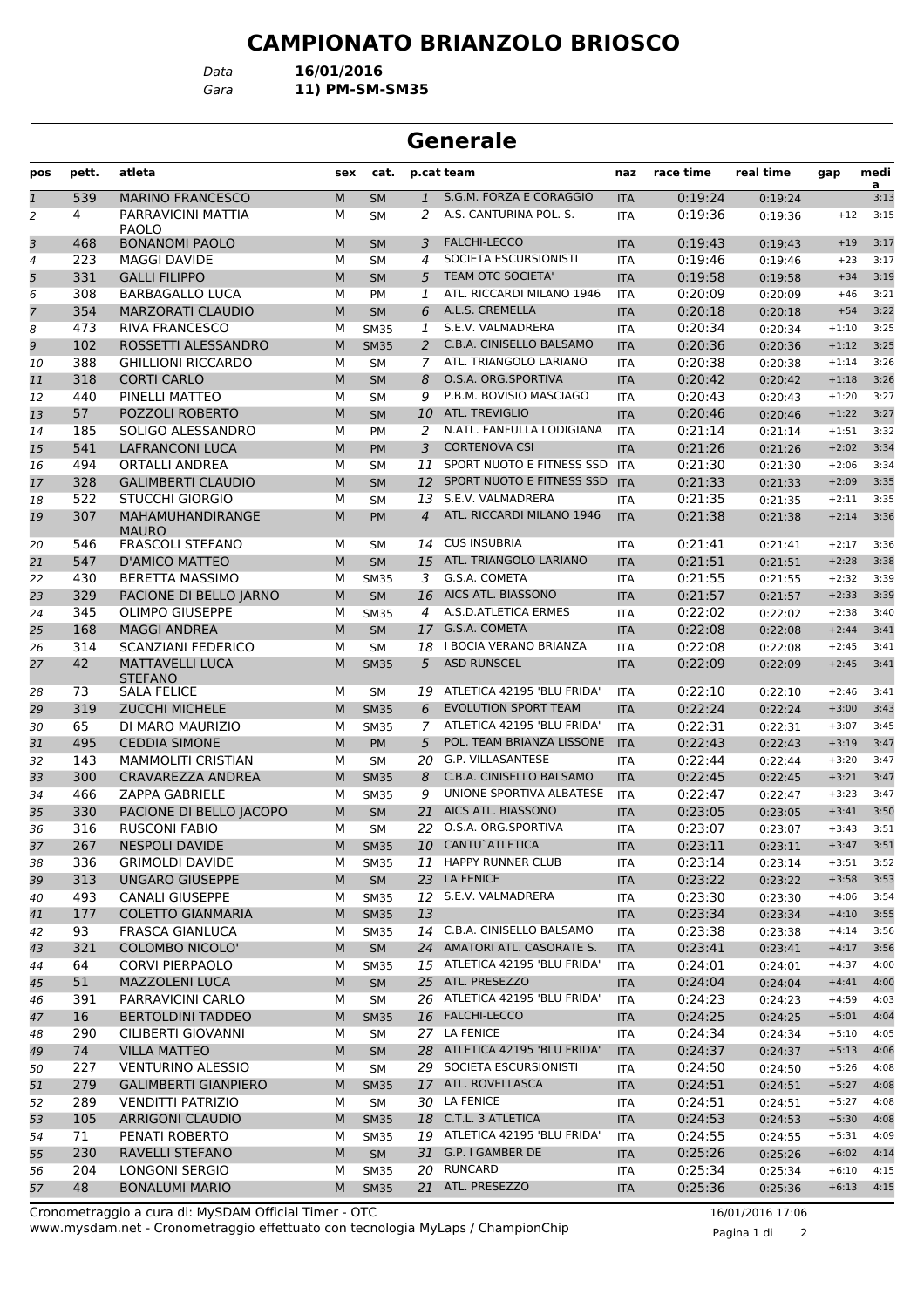| pos | pett. | atleta                  | sex |             | cat. p.cat team                   | naz        | race time | real time | qap     | medi |
|-----|-------|-------------------------|-----|-------------|-----------------------------------|------------|-----------|-----------|---------|------|
| 58  | 53    | ROTA DIEGO              | M   | <b>SM</b>   | 32 ATL. PRESEZZO                  | <b>ITA</b> | 0:25:44   | 0:25:44   | $+6:20$ | 4:17 |
| 59  | 479   | <b>VILLAROSA MATTEO</b> | М   | <b>SM</b>   | 33 AMICI DELLO SPORT BRIOSCO- ITA |            | 0:25:51   | 0:25:51   | $+6:27$ | 4:18 |
| 60  | 288   | <b>MERICO JEAN LUC</b>  | M   | <b>SM35</b> | 22 LA FENICE                      | <b>ITA</b> | 0:26:22   | 0:26:22   | $+6:59$ | 4:23 |
| 61  | l 39  | LAROCCA DAVIDE          | м   | SM35        | 23 G.P. MARCIATORI COGLIATE       | <b>ITA</b> | 0:26:27   | 0:26:27   | $+7:04$ | 4:24 |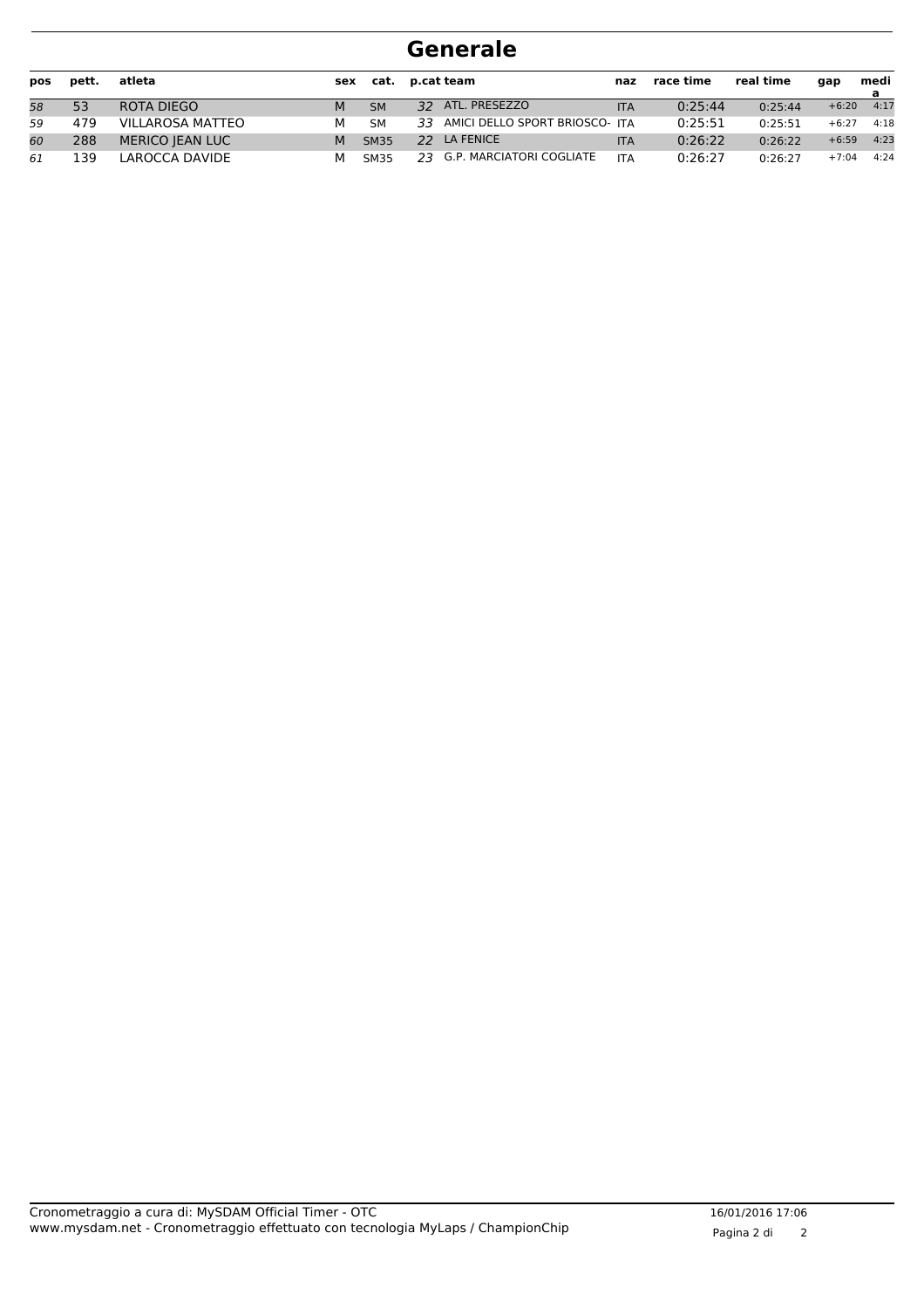*Data* **16/01/2016**

*Gara* **9) AM-JM-JF-PF-SF-SF35 e oltre**

#### **Generale**

| pos          | pett.           | atleta                        | sex | cat.        |                | p.cat team                   | naz        | race time | real time | gap     | medi<br>a |
|--------------|-----------------|-------------------------------|-----|-------------|----------------|------------------------------|------------|-----------|-----------|---------|-----------|
| $\mathbf{1}$ | 293             | <b>CAPROTTI TOMMASO</b>       | M   | JM          | $\mathbf{1}$   | POL. TEAM BRIANZA LISSONE    | <b>ITA</b> | 0:10:23   | 0:10:23   |         | 3:27      |
| 2            | 184             | <b>SALA MASSIMILIANO</b>      | М   | JМ          | 2              | N.ATL. FANFULLA LODIGIANA    | <b>ITA</b> | 0:10:30   | 0:10:30   | $+8$    | 3:29      |
| 3            | 292             | <b>FONTANA GIUSEPPE</b>       | M   | IM          | 3              | PRO SESTO ATL.               | <b>ITA</b> | 0:10:34   | 0:10:34   | $+12$   | 3:31      |
| 4            | 540             | <b>MATRICARDI PAOLO</b>       | М   | JM          | 4              | S.G.M. FORZA E CORAGGIO      | <b>ITA</b> | 0:10:57   | 0:10:57   | $+35$   | 3:38      |
| 5            | 8               | <b>CASATI ANDREA</b>          | M   | AM          | $\mathbf{1}$   | A.S. MERATE ATLETICA         | <b>ITA</b> | 0:11:02   | 0:11:02   | $+40$   | 3:40      |
| 6            | 303             | <b>GALANTI ALBERTO</b>        | М   | <b>JM</b>   | 5              | S.G.M. FORZA E CORAGGIO      | <b>ITA</b> | 0:11:06   | 0:11:06   | $+44$   | 3:41      |
| 7            | 378             | <b>RADAELLI SILVIA</b>        | F   | <b>SF</b>   | $\mathbf{1}$   | ATL. CESANO MADERNO          | <b>ITA</b> | 0:11:10   | 0:11:10   | $+48$   | 3:43      |
| 8            | 119             | <b>CORSINI BARBARA</b>        | F   | <b>SF45</b> | 1              | G.P. I GAMBER DE             | <b>ITA</b> | 0:11:29   | 0:11:29   | $+1:07$ | 3:49      |
| 9            | 13              | <b>VENTOLA FRANCESCO</b>      | M   | <b>AM</b>   | 2              | A.S. MERATE ATLETICA         | <b>ITA</b> | 0:11:47   | 0:11:47   | $+1:25$ | 3:55      |
| 10           | 487             | MESSORA ALESSANDRO            | М   | AM          | 3              | A.S. MERATE ATLETICA         | <b>ITA</b> | 0:11:50   | 0:11:50   | $+1:28$ | 3:56      |
| 11           | 10 <sup>°</sup> | <b>RIVA ANDREA</b>            | M   | IM          | 6              | A.S. MERATE ATLETICA         | <b>ITA</b> | 0:11:59   | 0:11:59   | $+1:37$ | 3:59      |
| 12           | 530             | LISCHETTI CINZIA              | F   | <b>SF35</b> | 1              | <b>G.S. MARATHON MAX</b>     | <b>ITA</b> | 0:12:07   | 0:12:07   | $+1:45$ | 4:02      |
| 13           | 482             | <b>CASARTELLI JACOPO</b>      | M   | AM          | $\overline{4}$ | <b>U.S. SAN MAURIZIO</b>     | <b>ITA</b> | 0:12:14   | 0:12:14   | $+1:52$ | 4:04      |
| 14           | 342             | PASQUALE SILVIA MARIA         | F   | <b>SF</b>   | 2              | <b>ASD ORTICA TEAM</b>       | <b>ITA</b> | 0:12:23   | 0:12:23   | $+2:01$ | 4:07      |
| 15           | 377             | <b>GALIMBERTI VALERIA</b>     | F   | <b>SF35</b> | 2              | ATL. CESANO MADERNO          | <b>ITA</b> | 0:12:25   | 0:12:25   | $+2:03$ | 4:08      |
| 16           | 505             | POZZOLI STEFANIA              | F   | <b>SF</b>   | 3              | G.S.A. COMETA                | <b>ITA</b> | 0:12:27   | 0:12:27   | $+2:05$ | 4:08      |
| 17           | 9               | RAIMONDI LORENZO              | M   | AM          | 5              | A.S. MERATE ATLETICA         | <b>ITA</b> | 0:12:28   | 0:12:28   | $+2:06$ | 4:09      |
| 18           | 156             | <b>LEO FRANCESCA</b>          | F   | <b>SF</b>   | 4              | G.S. AVIS - SEREGNO          | <b>ITA</b> | 0:12:34   | 0:12:34   | $+2:12$ | 4:11      |
| 19           | 460             | <b>GILARDI DANIELA</b>        | F   | <b>SF50</b> | 1              | S.E.V. VALMADRERA            | <b>ITA</b> | 0:12:39   | 0:12:39   | $+2:17$ | 4:13      |
| 20           | 301             | <b>CARDOSO LOPES DONZILIA</b> | F   | <b>SF55</b> | 1              | ATL. ERBA                    | <b>ITA</b> | 0:12:40   | 0:12:40   | $+2:18$ | 4:13      |
| 21           | 550             | <b>SCALVINI SERENA</b>        | F   | <b>SF</b>   | 5              | <b>ATLETICA MARATHON</b>     | <b>ITA</b> | 0:12:41   | 0:12:41   | $+2:19$ | 4:13      |
| 22           | 443             | <b>CONTE ANGIOLA</b>          | F   | <b>SF50</b> | 2              | <b>ATLETICA 3V</b>           | <b>ITA</b> | 0:12:42   | 0:12:42   | $+2:20$ | 4:13      |
| 23           | 190             | <b>SANGALLI LAURA</b>         | F   | <b>SF40</b> | $\mathbf{1}$   | POL. BESANESE                | <b>ITA</b> | 0:12:44   | 0:12:44   | $+2:22$ | 4:14      |
| 24           | 299             | <b>REDAELLI CLAUDIA</b>       | F   | <b>SF40</b> | 2              | A.L.S. CREMELLA              | <b>ITA</b> | 0:12:46   | 0:12:46   | $+2:24$ | 4:15      |
| 25           | 344             | <b>RULLO ALESSIA</b>          | F   | JF          | $\mathbf{1}$   | <b>G.S. VILLA GUARDIA</b>    | <b>ITA</b> | 0:12:56   | 0:12:56   | $+2:34$ | 4:18      |
| 26           | 83              | <b>BAZZANA SILVIA</b>         | F   | <b>SF35</b> | 3              | <b>BERGAMO</b>               | <b>ITA</b> | 0:13:01   | 0:13:01   | $+2:39$ | 4:20      |
| 27           | 49              | <b>BUZZONI IVONNE</b>         | F   | <b>SF35</b> | $\overline{4}$ | ATL. PRESEZZO                | <b>ITA</b> | 0:13:02   | 0:13:02   | $+2:39$ | 4:20      |
| 28           | 458             | <b>CAVALLI GIOVANNA</b>       | F   | <b>SF55</b> | 2              | S.E.V. VALMADRERA            | <b>ITA</b> | 0:13:06   | 0:13:06   | $+2:44$ | 4:21      |
| 29           | 499             | D'ONOFRIO LORENZO             | M   | AM          | 6              | S.S. ATL. DESIO              | <b>ITA</b> | 0:13:07   | 0:13:07   | $+2:44$ | 4:22      |
| 30           | 11              | <b>RIVETTA FRANCESCO</b>      | М   | JМ          | 7              | A.S. MERATE ATLETICA         | <b>ITA</b> | 0:13:07   | 0:13:07   | $+2:45$ | 4:22      |
| 31           | 182             | <b>COLOMBO SIMONE</b>         | M   | AM          | 7              | N.ATL. FANFULLA LODIGIANA    | <b>ITA</b> | 0:13:08   | 0:13:08   | $+2:46$ | 4:22      |
| 32           | 18              | <b>COLZANI RAFFAELLA</b>      | F   | <b>SF50</b> | 3              | A.S.D. MARCIACARATESI        | <b>ITA</b> | 0:13:12   | 0:13:12   | $+2:50$ | 4:23      |
| 33           | 181             | <b>GALLI' CRISTINA</b>        | F   | <b>SF45</b> | 2              | N. ATL. VARESE               | <b>ITA</b> | 0:13:21   | 0:13:21   | $+2:59$ | 4:27      |
| 34           | 61              | <b>BERETTA LAURA</b>          | F   | <b>SF35</b> | 5              | ATLETICA 42195 'BLU FRIDA'   | <b>ITA</b> | 0:13:22   | 0:13:22   | $+3:00$ | 4:27      |
| 35           | 150             | <b>SPINELLI AMELIA</b>        | F   | <b>SF35</b> | 6              | <b>G.P. VILLASANTESE</b>     | <b>ITA</b> | 0:13:26   | 0:13:26   | $+3:04$ | 4:28      |
| 36           | 315             | <b>LEONE MONICA</b>           | F   | <b>SF35</b> | 7              | P.US ACLI GIURIATI P.        | <b>ITA</b> | 0:13:29   | 0:13:29   | $+3:07$ | 4:29      |
| 37           | 367             | <b>RIGAMONTI GIANNA</b>       | F   | <b>SF55</b> | 3              | A.S.D. MARCIACARATESI        | <b>ITA</b> | 0:13:29   | 0:13:29   | $+3:07$ | 4:29      |
| 38           | 286             | <b>SIRTORI ANTONELLA</b>      | F   | <b>SF35</b> | 8              | A.L.S. CREMELLA              | <b>ITA</b> | 0:13:31   | 0:13:31   | $+3:09$ | 4:30      |
| 39           | 216             | <b>GILARDI SILVIA</b>         | F   | <b>SF35</b> | 9              | S.E.V. VALMADRERA            | <b>ITA</b> | 0:13:43   | 0:13:43   | $+3:21$ | 4:34      |
| 40           | 538             | RIPAMONTI CHIARA              | F   | SF          | 6              | <b>G.S. VILLA GUARDIA</b>    | ITA        | 0:13:46   | 0:13:46   | $+3:24$ | 4:35      |
| 41           | 465             | <b>CALASTRI ELISA</b>         | F   | PF          | $\mathbf{1}$   | <b>U.S. SAN MAURIZIO</b>     | <b>ITA</b> | 0:13:48   | 0:13:48   | $+3:26$ | 4:35      |
| 42           | 544             | <b>VALSECCHI RAMONA</b>       | F   | <b>SF40</b> | 3              | <b>RUNNERS DESIO</b>         | <b>ITA</b> | 0:13:54   | 0:13:54   | $+3:32$ | 4:37      |
| 43           | 70              | PALLERIA MARIA ANGELA         | F   | <b>SF40</b> | $\overline{4}$ | ATLETICA 42195 'BLU FRIDA'   | <b>ITA</b> | 0:13:58   | 0:13:58   | $+3:36$ | 4:39      |
| 44           | 17              | <b>COLLAREDA FRANCESCA</b>    | F   | <b>SF40</b> | 5              | A.S.D. MARCIACARATESI        | ITA        | 0:13:59   | 0:13:59   | $+3:37$ | 4:39      |
| 45           | 498             | SORGIOVANNI GIORGIO           | М   | AM          | 8              | S.S. ATL. DESIO              | <b>ITA</b> | 0:14:02   | 0:14:02   | $+3:40$ | 4:40      |
| 46           | 126             | PANETTA GABRIELLA             | F   | <b>SF45</b> | 3              | G.P. I GAMBER DE             | ITA        | 0:14:07   | 0:14:07   | $+3:45$ | 4:42      |
| 47           | 268             | MACCHETTI DANIELA             | F   | <b>SF55</b> | $\overline{4}$ | <b>RUNCARD</b>               | <b>ITA</b> | 0:14:08   | 0:14:08   | $+3:46$ | 4:42      |
| 48           | 52              | RIGAMONTI DANIELA             | F   | <b>SF45</b> | 4              | ATL. PRESEZZO                | ITA        | 0:14:11   | 0:14:11   | $+3:49$ | 4:43      |
| 49           | 121             | <b>FRIZZO MANUELA</b>         | F   | <b>SF40</b> | 6              | G.P. I GAMBER DE             | <b>ITA</b> | 0:14:13   | 0:14:13   | $+3:51$ | 4:44      |
| 50           | 203             | FUSARO GIOVANNA               | F   | <b>SF40</b> | 7              | <b>RUNCARD</b>               | ITA        | 0:14:16   | 0:14:16   | $+3:54$ | 4:45      |
| 51           | 529             | LAMBRUGHI ALESSIA             | F   | <b>SF</b>   | 7              | <b>G.S. VILLA GUARDIA</b>    | <b>ITA</b> | 0:14:17   | 0:14:17   | $+3:55$ | 4:45      |
| 52           | 480             | PANZERI ELENA                 | F   | JF          | 2              | U.S. SAN MAURIZIO            | ITA        | 0:14:20   | 0:14:20   | $+3:58$ | 4:46      |
| 53           | 273             | <b>VALTOLINA SILVIA</b>       | F   | <b>SF55</b> | 5 <sup>5</sup> | POL. LIB. CERNUSCHESE        | <b>ITA</b> | 0:14:20   | 0:14:20   | $+3:58$ | 4:46      |
| 54           | 446             | MILANI BIANCA                 | F   | <b>SF40</b> | 8              | ROAD RUNNERS CLUB MILANO ITA |            | 0:14:28   | 0:14:28   | $+4:06$ | 4:49      |
| 55           | 56              | <b>FABBRI MARILENA</b>        | F   | <b>SF45</b> | 5              | ATL. ROVELLASCA              | <b>ITA</b> | 0:14:30   | 0:14:30   | $+4:07$ | 4:49      |
| 56           | 137             | <b>VIMERCATI ANNA</b>         | F   | SF          | 8              | G.P. I GAMBER DE             | ITA        | 0:14:35   | 0:14:35   | $+4:13$ | 4:51      |
| 57           | 66              | <b>FIORINO DANIELA</b>        | F.  | <b>SF</b>   | 9              | ATLETICA 42195 'BLU FRIDA'   | <b>ITA</b> | 0:14:42   | 0:14:42   | $+4:20$ | 4:54      |
| 58           | 12              | <b>TORNAGHI GIULIA</b>        | F   | JF          | 3              | A.S. MERATE ATLETICA         | ITA        | 0:14:44   | 0:14:44   | $+4:21$ | 4:54      |
| 59           | 348             | <b>BARTOLI MARTINA</b>        | F   | <b>SF</b>   |                | 10 LA FENICE                 | <b>ITA</b> | 0:14:45   | 0:14:45   | $+4:23$ | 4:54      |

www.mysdam.net - Cronometraggio effettuato con tecnologia MyLaps / ChampionChip Cronometraggio a cura di: MySDAM Official Timer - OTC 16/01/2016 17:06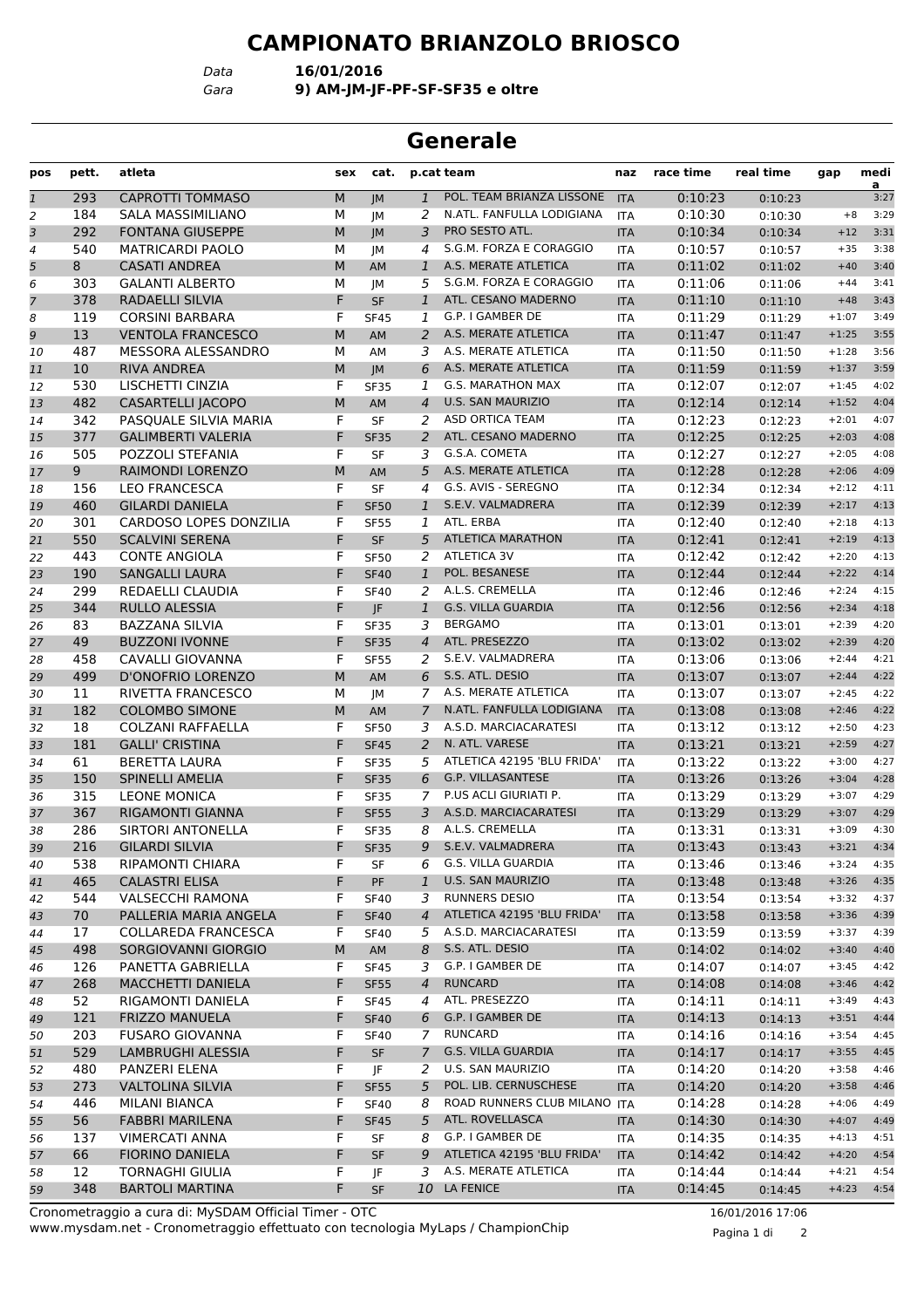| pos | pett. | atleta                        | sex | cat.        |                | p.cat team                      | naz        | race time | real time | gap     | medi<br>a |
|-----|-------|-------------------------------|-----|-------------|----------------|---------------------------------|------------|-----------|-----------|---------|-----------|
| 60  | 6     | POZZOLI PATRIZIA              | F   | <b>SF50</b> | $\overline{4}$ | A.S. CANTURINA POL. S.          | <b>ITA</b> | 0:14:47   | 0:14:47   | $+4:25$ | 4:55      |
| 61  | 14    | <b>ARNABOLDI TERESINA</b>     | F   | <b>SF60</b> |                | A.S.D. MARCIACARATESI           | <b>ITA</b> | 0:14:49   | 0:14:49   | $+4:27$ | 4:56      |
| 62  | 543   | <b>FUMAGALLI LORELLA</b>      | F   | <b>SF55</b> | 6              | <b>ROAD RUNNERS CLUB MILANO</b> | <b>ITA</b> | 0:14:50   | 0:14:50   | $+4:28$ | 4:56      |
| 63  | 136   | <b>TOMBA CRISTINA</b>         | F   | <b>SF45</b> | 6              | G.P. I GAMBER DE                | <b>ITA</b> | 0:14:54   | 0:14:54   | $+4:32$ | 4:57      |
| 64  | 428   | PREVITALI NADIA               | F   | <b>SF50</b> | 5              | <b>G.S. BERNATESE</b>           | <b>ITA</b> | 0:15:03   | 0:15:03   | $+4:41$ | 5:00      |
| 65  | 41    | <b>VERNO' FEDERICA</b>        | F   | <b>SF35</b> | 10             | A.S.D. MARCIACARATESI           | <b>ITA</b> | 0:15:08   | 0:15:08   | $+4:46$ | 5:02      |
| 66  | 92    | <b>FRANCHINO PATRIZIA</b>     | F   | <b>SF45</b> | $\mathcal{L}$  | C.B.A. CINISELLO BALSAMO        | <b>ITA</b> | 0:15:09   | 0:15:09   | $+4:47$ | 5:02      |
| 67  | 108   | RAINERI SARA MARIA LUISA      | F   | <b>SF40</b> | 9              | <b>DAINI CARATE BRIANZA</b>     | ITA        | 0:15:09   | 0:15:09   | $+4:47$ | 5:03      |
| 68  | 116   | <b>CAMMERATA FIORELLA</b>     | F   | <b>SF40</b> | 10             | G.P. I GAMBER DE                | <b>ITA</b> | 0:15:21   | 0:15:21   | $+4:59$ | 5:06      |
| 69  | 146   | PEPE MARIA ROSA               |     | <b>SF50</b> | 6              | <b>G.P. VILLASANTESE</b>        | <b>ITA</b> | 0:15:30   | 0:15:30   | $+5:07$ | 5:09      |
| 70  | 533   | <b>LISCI CARMELA</b>          | F   | <b>SF40</b> | 11             | ATL. MUGGIO'                    | <b>ITA</b> | 0:15:35   | 0:15:35   | $+5:13$ | 5:11      |
| 71  | 382   | <b>CORBETTA MIRIAM</b>        | F   | <b>SF45</b> | 8              | ATL. LOMAZZO                    | <b>ITA</b> | 0:15:46   | 0:15:46   | $+5:23$ | 5:15      |
| 72  | 43    | <b>AUCELLO CHANTAL</b>        | F   | <b>SF45</b> | 9              | ATHLETIC CLUB VILLASANTA        | <b>ITA</b> | 0:15:56   | 0:15:56   | $+5:34$ | 5:18      |
| 73  | 317   | DONATO ALESSANDRA             |     | <b>SF45</b> | 10             | ROAD RUNNERS CLUB MILANO        | <b>ITA</b> | 0:16:01   | 0:16:01   | $+5:39$ | 5:20      |
| 74  | 76    | DAVANZO PAOLA                 | F   | <b>SF55</b> | 7              | <b>ATLETICA INTESA</b>          | <b>ITA</b> | 0:16:12   | 0:16:12   | $+5:49$ | 5:23      |
| 75  | 376   | <b>CENEDELLA MARILENA</b>     |     | <b>SF60</b> | 2              | ATL. AMBROSIANA                 | <b>ITA</b> | 0:16:12   | 0:16:12   | $+5:50$ | 5:23      |
| 76  | 142   | <b>KLOMP PETRA</b>            | F   | <b>SF45</b> | 11             | <b>G.P. VILLASANTESE</b>        | <b>ITA</b> | 0:16:51   | 0:16:51   | $+6:29$ | 5:37      |
| 77  | 196   | <b>MOTTA VILMA</b>            |     | <b>SF60</b> | 3              | POL. LIB. CERNUSCHESE           | <b>ITA</b> | 0:16:59   | 0:16:59   | $+6:37$ | 5:39      |
| 78  | 276   | <b>INGRATTA MARIANNINA</b>    |     | <b>SF60</b> | $\overline{4}$ | <b>G.S. SAN DAMIANESE</b>       | <b>ITA</b> | 0:17:02   | 0:17:02   | $+6:40$ | 5:40      |
| 79  | 36    | <b>GHIONI MARIA GABRIELLA</b> | F   | <b>SF55</b> | 8              | AMICI DELLO SPORT BRIOSCO-      | <b>ITA</b> | 0:17:04   | 0:17:04   | $+6:42$ | 5:41      |
| 80  | 296   | <b>ALTIERI RITA</b>           | F   | <b>SF60</b> | 5              | <b>G.S. BERNATESE</b>           | <b>ITA</b> | 0:18:07   | 0:18:07   | $+7:45$ | 6:02      |
| 81  | 209   | MORETTO GESSICA               | F   | <b>SF</b>   | 11             | <b>RUNNERS DESIO</b>            | <b>ITA</b> | 0:18:07   | 0:18:07   | $+7:45$ | 6:02      |
| 82  | 394   | <b>ARNOLDO MARINA</b>         | F   | <b>SF60</b> | 6              | <b>ATLETICA INTESA</b>          | <b>ITA</b> | 0:18:51   | 0:18:51   | $+8:29$ | 6:16      |
| 83  | 1275  | <b>INGRATTA MARIANNINA</b>    |     | <b>SF60</b> | 7              | G.S. SAN DAMIANESE              | <b>ITA</b> | 0:19:12   | 0:19:12   | $+8:50$ | 6:23      |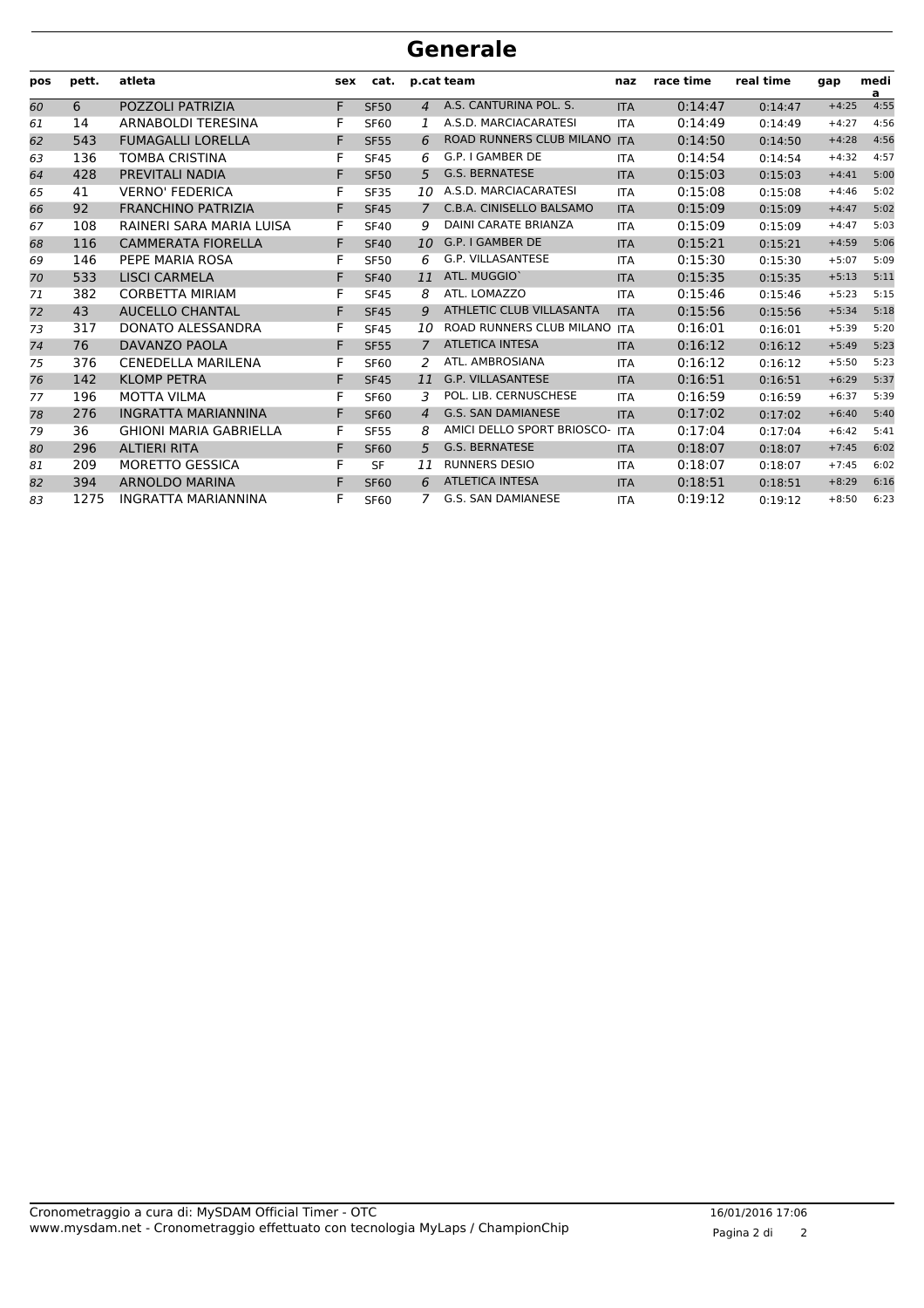*Data* **16/01/2016**

*Gara* **8) Cadetti e Allieve**

# **Generale Maschile**

| pos            | pett. | atleta                   | sex | cat.      |               | p.cat team                    | naz        | race time | real time | gap     | medi      |
|----------------|-------|--------------------------|-----|-----------|---------------|-------------------------------|------------|-----------|-----------|---------|-----------|
| 1              | 3086  | <b>TESTA FEDERICO</b>    | M   | <b>CM</b> |               | POL. TEAM BRIANZA LISSONE     | <b>ITA</b> | 0:06:53   | 0:06:53   |         | a<br>3:26 |
| 2              | 3082  | CONFALONIERI RICCARDO    | М   | <b>CM</b> |               | POL. TEAM BRIANZA LISSONE     | <b>ITA</b> | 0:07:05   | 0:07:05   | $+13$   | 3:32      |
| 3              | 3153  | <b>ARENARE GABRIEL</b>   | M   | <b>CM</b> | 3             | <b>U.S. SAN MAURIZIO</b>      | <b>ITA</b> | 0:07:14   | 0:07:14   | $+22$   | 3:36      |
| 4              | 3088  | COLOMBO MATTEO           | М   | <b>CM</b> | $\mathcal{A}$ | S.S. ATL. DESIO               | <b>ITA</b> | 0:07:21   | 0:07:21   | $+28$   | 3:40      |
| 5              | 3138  | FERNANDO STEFANO         | M   | <b>CM</b> | 5             | ATLETICA ALBIATE              | <b>ITA</b> | 0:07:43   | 0:07:43   | $+51$   | 3:51      |
| 6              | 3077  | BRUGNEROTTO DAVIDE       | М   | <b>CM</b> | 6             | DAINI CARATE BRIANZA          | <b>ITA</b> | 0:08:03   | 0:08:03   | $+1:11$ | 4:01      |
| $\overline{7}$ | 3140  | <b>MATTEUCCI PIETRO</b>  | M   | <b>CM</b> | 7             | <b>BOCCONI SPORT TEAM SSD</b> | <b>ITA</b> | 0:08:13   | 0:08:13   | $+1:21$ | 4:06      |
| 8              | 3137  | ASTOLFI ANDREA           | М   | <b>CM</b> | 8             | <b>ATLETICA ALBIATE</b>       | <b>ITA</b> | 0:09:15   | 0:09:15   | $+2:23$ | 4:37      |
| 9              | 3141  | <b>BARBIERO RICCARDO</b> | M   | <b>CM</b> | Q             | S.S. ATL. DESIO               | <b>ITA</b> | 0:10:08   | 0:10:08   | $+3:16$ | 5:03      |
|                |       |                          |     |           |               |                               |            |           |           |         |           |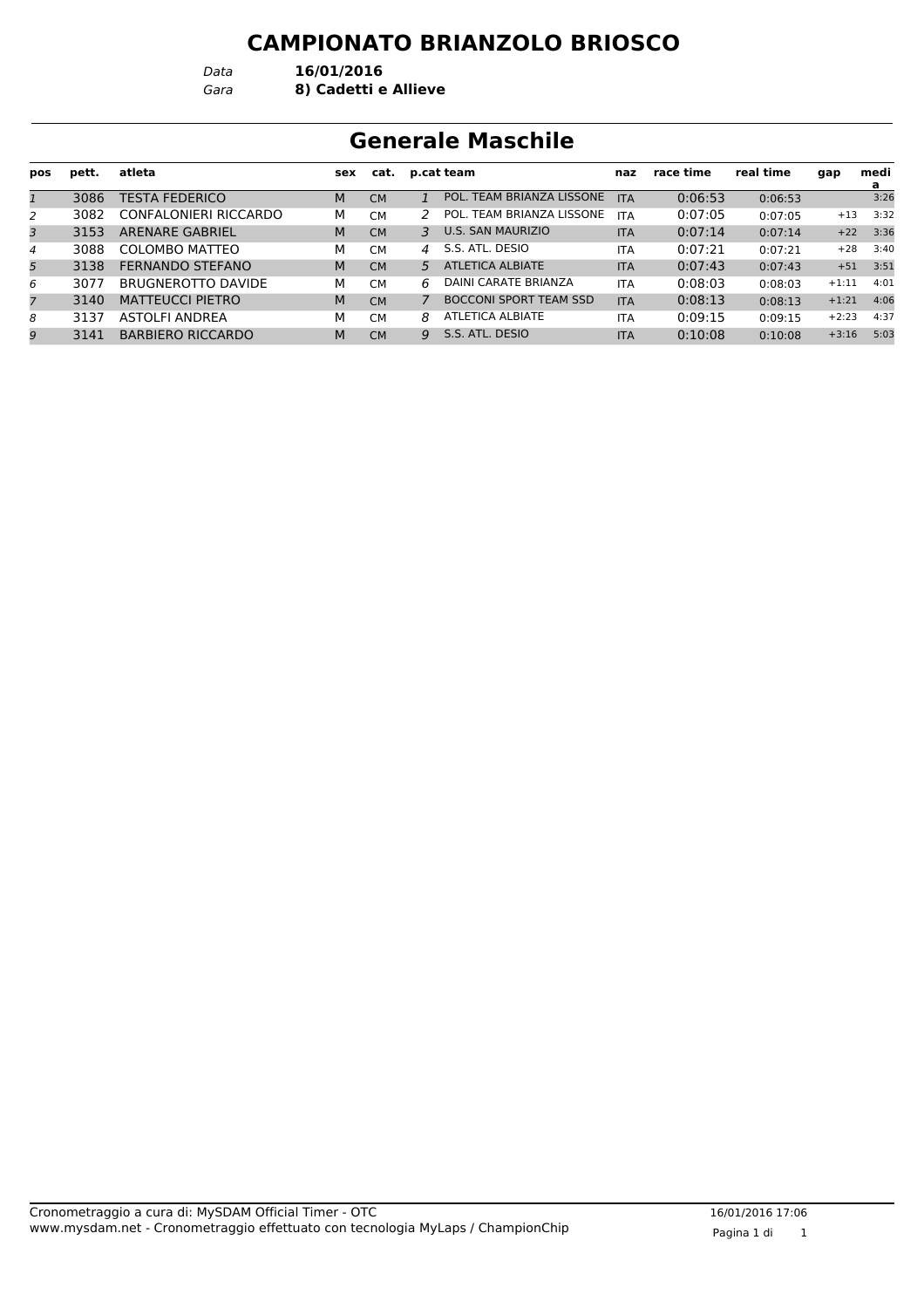*Data* **16/01/2016**

*Gara* **7) Ragazzi**

|              |       |                             |     |           |                | <b>Generale</b>              |            |           |           |         |           |
|--------------|-------|-----------------------------|-----|-----------|----------------|------------------------------|------------|-----------|-----------|---------|-----------|
| pos          | pett. | atleta                      | sex | cat.      |                | p.cat team                   | naz        | race time | real time | gap     | medi<br>a |
| $\mathbf{1}$ | 3079  | <b>ALBANESE JACOPO</b>      | M   | <b>RM</b> | $\mathbf{1}$   | POL. TEAM BRIANZA LISSONE    | <b>ITA</b> | 0:04:30   | 0:04:30   |         | 3:44      |
| 2            | 3152  | <b>FONTANA GRETA</b>        | F   | <b>RF</b> |                | <b>U.S. SAN MAURIZIO</b>     | <b>ITA</b> | 0:04:36   | 0:04:36   | $+6$    | 3:49      |
| 3            | 3076  | <b>GERMANI VALENTINA</b>    | F   | <b>RF</b> | 2              | <b>CUS PRO PATRIA MILANO</b> | <b>ITA</b> | 0:04:52   | 0:04:52   | $+23$   | 4:03      |
| 4            | 3051  | PALMERINI AGOSTINO          | M   | <b>RM</b> | 2              | C.B.A. CINISELLO BALSAMO     | <b>ITA</b> | 0:04:54   | 0:04:54   | $+25$   | 4:05      |
| 5            | 3085  | <b>LOCATELLI MATILDE</b>    | F   | <b>RF</b> | 3              | POL. TEAM BRIANZA LISSONE    | <b>ITA</b> | 0:04:58   | 0:04:58   | $+29$   | 4:08      |
| 6            | 3156  | OKOLUKU DANIEL OLISEH       | М   | <b>RM</b> | 3              | C.B.A. CINISELLO BALSAMO     | <b>ITA</b> | 0:05:08   | 0:05:08   | $+38$   | 4:15      |
| 7            | 3101  | <b>COLOMBANI ELISA</b>      | F   | <b>RF</b> | $\overline{4}$ | C.B.A. CINISELLO BALSAMO     | <b>ITA</b> | 0:05:11   | 0:05:11   | $+41$   | 4:18      |
| 8            | 3136  | <b>BELLANI ARIANNA</b>      | F   | <b>RF</b> | 5.             | <b>ATLETICA ALBIATE</b>      | <b>ITA</b> | 0:05:13   | 0:05:13   | $+44$   | 4:20      |
| 9            | 3155  | <b>CONSONNI MATTEO</b>      | M   | <b>RM</b> | $\overline{4}$ | <b>ATLETICA ALBIATE</b>      | <b>ITA</b> | 0:05:16   | 0:05:16   | $+46$   | 4:22      |
| 10           | 3028  | DE IULI CHIARA              | F   | <b>RF</b> | 6.             | C.B.A. CINISELLO BALSAMO     | <b>ITA</b> | 0:05:19   | 0:05:19   | $+49$   | 4:25      |
| 11           | 3134  | <b>COLOMBO CHIARA MARIA</b> | F   | <b>RF</b> |                | <b>ATLETICA ALBIATE</b>      | <b>ITA</b> | 0:05:32   | 0:05:32   | $+1:03$ | 4:36      |
| 12           | 3161  | <b>ZAMPOLINI DANTE RUI</b>  | М   | <b>RM</b> | 5.             | ATL. MARIANO COMENSE         | <b>ITA</b> | 0:05:39   | 0:05:39   | $+1:09$ | 4:41      |
| 13           | 3129  | <b>MARZORATI SARA</b>       | F   | <b>RF</b> | 8              | <b>ATLETICA ALBIATE</b>      | <b>ITA</b> | 0:05:41   | 0:05:41   | $+1:11$ | 4:43      |
| 14           | 3135  | CASSANMAGNAGO MATTIA        | М   | <b>RM</b> | 6              | <b>ATLETICA ALBIATE</b>      | <b>ITA</b> | 0:05:55   | 0:05:55   | $+1:26$ | 4:55      |
| 15           | 3159  | <b>D'AURIA ALFONSINA</b>    | F   | <b>RF</b> | 9              | <b>DAINI CARATE BRIANZA</b>  | <b>ITA</b> | 0:05:56   | 0:05:56   | $+1:26$ | 4:56      |
| 16           | 3133  | RADAELLI ANGELA             | F   | <b>RF</b> | 10             | <b>ATLETICA ALBIATE</b>      | <b>ITA</b> | 0:06:29   | 0:06:29   | $+1:59$ | 5:23      |
| 17           | 3131  | SORGIOVANNI SARA            | F   | <b>RF</b> | 11             | S.S. ATL. DESIO              | <b>ITA</b> | 0:06:58   | 0:06:58   | $+2:29$ | 5:48      |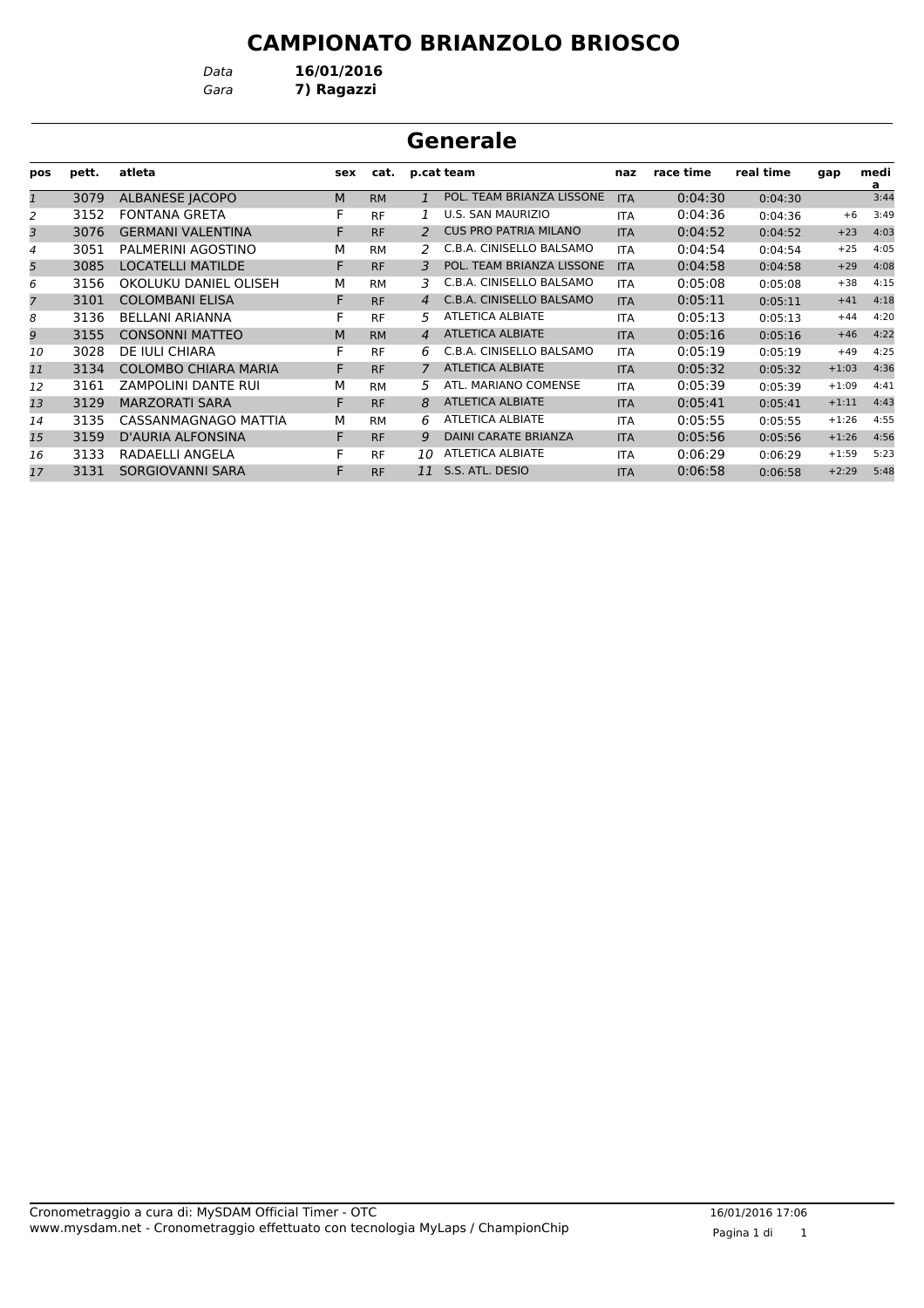*Data* **16/01/2016**

*Gara* **6) Esordienti 2005**

|              | Generale |                                   |     |              |                |                            |            |           |           |         |           |  |  |
|--------------|----------|-----------------------------------|-----|--------------|----------------|----------------------------|------------|-----------|-----------|---------|-----------|--|--|
| pos          | pett.    | atleta                            | sex | cat.         |                | p.cat team                 | naz        | race time | real time | gap     | medi<br>a |  |  |
| $\mathbf{1}$ | 3036     | <b>FRUMENTO FRANCESCO</b>         | M   | <b>EM-05</b> | $\mathbf{1}$   | C.B.A. CINISELLO BALSAMO   | <b>ITA</b> | 0:02:59   | 0:02:59   |         | 3:43      |  |  |
| 2            | 3008     | <b>FERRERIO LORENZO</b>           | м   | EM-05        | 2              | <b>ATLETICA CINISELLO</b>  | <b>ITA</b> | 0:03:14   | 0:03:14   | $+15$   | 4:01      |  |  |
| 3            | 3123     | POZZOLI RICCARDO                  | M   | <b>EM-05</b> | 3              | <b>ATLETICA ALBIATE</b>    | <b>ITA</b> | 0:03:32   | 0:03:32   | $+33$   | 4:24      |  |  |
| 4            | 3117     | <b>TURRA JACOPO</b>               | М   | EM-05        | $\overline{4}$ | ATLETICA LAMON ASD         | <b>ITA</b> | 0:03:37   | 0:03:37   | $+38$   | 4:30      |  |  |
| 5            | 3055     | PASQUARELLI EDOARDO               | M   | <b>EM-05</b> | $5^{\circ}$    | C.B.A. CINISELLO BALSAMO   | <b>ITA</b> | 0:03:44   | 0:03:44   | $+45$   | 4:39      |  |  |
| 6            | 3044     | <b>MOLGORA MARCELLO</b>           | м   | EM-05        | 6              | C.B.A. CINISELLO BALSAMO   | <b>ITA</b> | 0:03:45   | 0:03:45   | $+46$   | 4:41      |  |  |
| 7            | 3120     | <b>RIVA GIULIA</b>                | F   | EF-05        | $\mathbf{1}$   | <b>ATLETICA ALBIATE</b>    | <b>ITA</b> | 0:03:47   | 0:03:47   | $+48$   | 4:42      |  |  |
| 8            | 3126     | <b>RIVA GAIA LUNA</b>             | F   | EF-05        | 2              | <b>ATLETICA ALBIATE</b>    | <b>ITA</b> | 0:03:53   | 0:03:53   | $+54$   | 4:50      |  |  |
| 9            | 3025     | <b>COLOMBANI ALBERTO</b>          | M   | <b>EM-05</b> | $\overline{7}$ | C.B.A. CINISELLO BALSAMO   | <b>ITA</b> | 0:03:55   | 0:03:55   | $+56$   | 4:53      |  |  |
| 10           | 3119     | <b>GATTI TOMMASO</b>              | М   | EM-05        | 8              | <b>ATLETICA ALBIATE</b>    | <b>ITA</b> | 0:04:04   | 0:04:04   | $+1:06$ | 5:05      |  |  |
| 11           | 3067     | <b>TAMPIERI REBECCA</b>           | F   | EF-05        | 3              | C.B.A. CINISELLO BALSAMO   | <b>ITA</b> | 0:04:05   | 0:04:05   | $+1:06$ | 5:06      |  |  |
| 12           | 3122     | RACCIOPPO ANGELA                  | F   | EF-05        | 4              | <b>ATLETICA ALBIATE</b>    | <b>ITA</b> | 0:04:12   | 0:04:12   | $+1:13$ | 5:14      |  |  |
| 13           | 3125     | <b>BORDON VALENTINA</b>           | F   | EF-05        | 5              | <b>ATLETICA ALBIATE</b>    | <b>ITA</b> | 0:04:16   | 0:04:16   | $+1:17$ | 5:19      |  |  |
| 14           | 3066     | <b>STOMEO LORENZO</b>             | м   | EM-05        | 9              | C.B.A. CINISELLO BALSAMO   | <b>ITA</b> | 0:04:20   | 0:04:20   | $+1:21$ | 5:23      |  |  |
| 15           | 3050     | PALAZZOLO JACOPO                  | M   | EM-05        | 10             | C.B.A. CINISELLO BALSAMO   | <b>ITA</b> | 0:04:22   | 0:04:22   | $+1:23$ | 5:27      |  |  |
| 16           | 3116     | <b>SEGHEZZI MARIA</b>             | F   | EF-05        | 6              | <b>ATLETICA ALBIATE</b>    | <b>ITA</b> | 0:04:23   | 0:04:23   | $+1:24$ | 5:27      |  |  |
| 17           | 3118     | <b>CASSANMAGNAGO LIDIA</b>        | F   | EF-05        | $\mathcal{L}$  | <b>ATLETICA ALBIATE</b>    | <b>ITA</b> | 0:04:26   | 0:04:26   | $+1:28$ | 5:32      |  |  |
| 18           | 3154     | <b>ANDRIZZI VERONICA</b>          | F   | EF-05        | 8              | <b>ATLETICA ALBIATE</b>    | <b>ITA</b> | 0:04:33   | 0:04:33   | $+1:34$ | 5:40      |  |  |
| DSQ          | 3001     | PENNACCHIOLI<br><b>ALESSANDRO</b> | M   | <b>EM-05</b> |                | <b>ATHLETIC TEAM LARIO</b> | <b>ITA</b> |           |           |         |           |  |  |
| DSO          | 3158     | <b>BEZZI LEONARDO</b>             | М   | <b>EM-05</b> |                | <b>U.S. SAN MAURIZIO</b>   | <b>ITA</b> |           |           |         |           |  |  |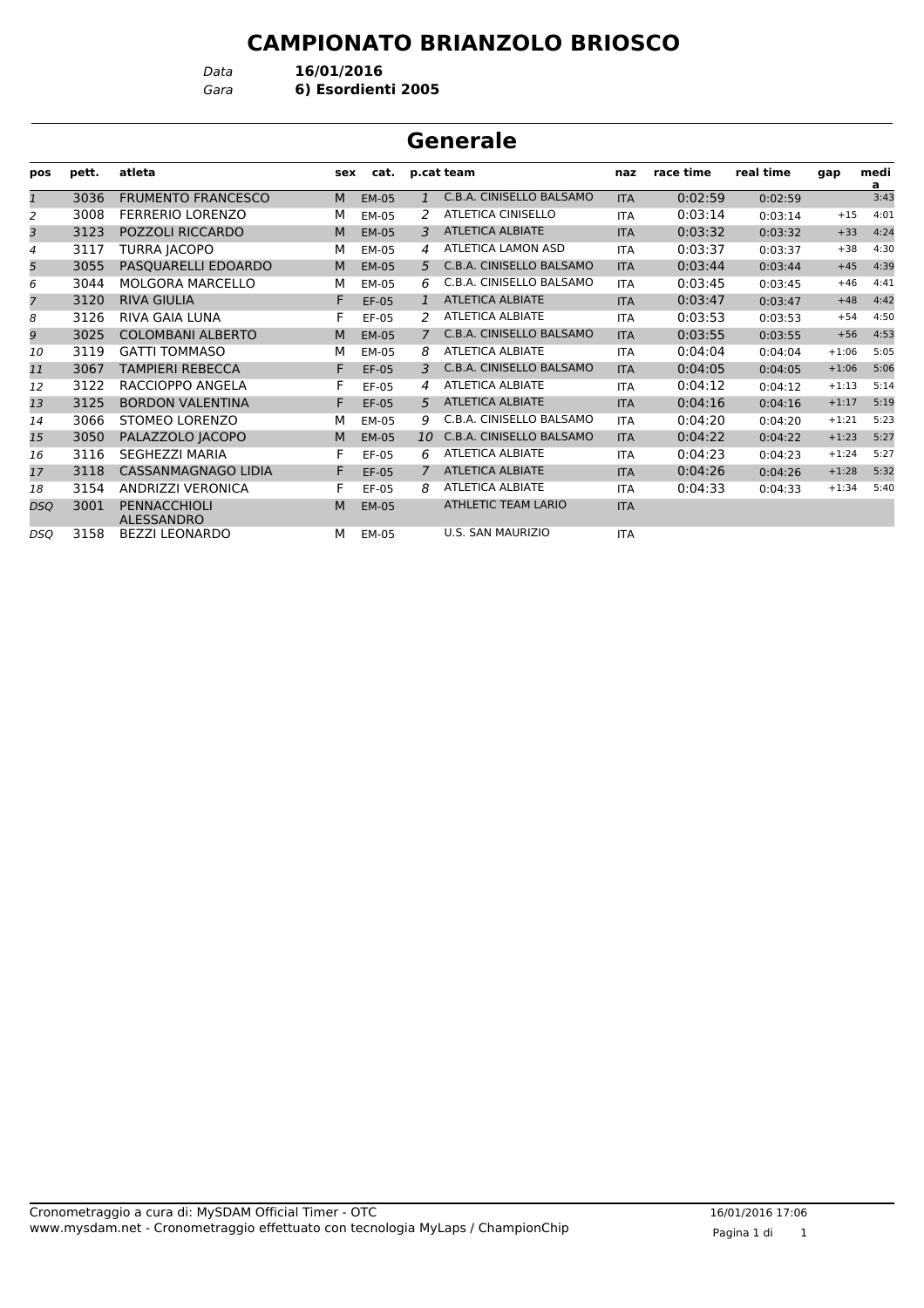*Data* **16/01/2016**

#### *Gara* **5) Esordienti 2006**

| Generale       |       |                          |     |         |                |                          |            |           |           |         |                  |  |
|----------------|-------|--------------------------|-----|---------|----------------|--------------------------|------------|-----------|-----------|---------|------------------|--|
| pos            | pett. | atleta                   | sex | cat.    |                | p.cat team               |            | race time | real time | gap     | medi<br><u>a</u> |  |
| $\mathbf{1}$   | 3026  | COLOMBANI RICCARDO       | M   | EM-06   |                | C.B.A. CINISELLO BALSAMO | <b>ITA</b> | 0:03:13   | 0:03:13   |         | 4:01             |  |
| 2              | 3112  | PAVANI SILVIA            | F.  | $EF-06$ |                | <b>ATLETICA ALBIATE</b>  | <b>ITA</b> | 0:03:32   | 0:03:32   | $+19$   | 4:24             |  |
| 3              | 3032  | <b>FACCINI AURORA</b>    |     | $EF-06$ | $\mathcal{P}$  | C.B.A. CINISELLO BALSAMO | <b>ITA</b> | 0:03:49   | 0:03:49   | $+36$   | 4:45             |  |
| $\overline{4}$ | 3038  | <b>GALLI EMMA SILVIA</b> | F.  | EF-06   | 3              | C.B.A. CINISELLO BALSAMO | <b>ITA</b> | 0:04:08   | 0:04:08   | $+55$   | 5:08             |  |
| 5              | 3115  | PIACENTINO GAIA          | F.  | $EF-06$ | $\overline{A}$ | <b>ATLETICA ALBIATE</b>  | <b>ITA</b> | 0:04:09   | 0:04:09   | $+56$   | 5:10             |  |
| 6              | 3160  | D'AURIA STEFANIA         | F.  | EF-06   | 5.             | DAINI CARATE BRIANZA     | <b>ITA</b> | 0:04:13   | 0:04:13   | $+1:00$ | 5:15             |  |
| $\overline{7}$ | 3114  | <b>FAVINI BEATRICE</b>   |     | $EF-06$ | 6              | <b>ATLETICA ALBIATE</b>  | <b>ITA</b> | 0:04:25   | 0:04:25   | $+1:12$ | 5:30             |  |
| 8              | 3110  | CORAZZA MATTIA MIRCO     | м   | EM-06   | $\mathcal{P}$  | ATLETICA ALBIATE         | <b>ITA</b> | 0:04:34   | 0:04:34   | $+1:21$ | 5:41             |  |
| 9              | 3111  | <b>ROSSI GIULIA</b>      |     | EF-06   | 7              | <b>ATLETICA ALBIATE</b>  | <b>ITA</b> | 0:04:37   | 0:04:37   | $+1:24$ | 5:45             |  |
| 10             | 3113  | GRUSI GIULIA VIRGINIA    | F.  | EF-06   | 8              | <b>ATLETICA ALBIATE</b>  | <b>ITA</b> | 0:04:48   | 0:04:48   | $+1:35$ | 5:58             |  |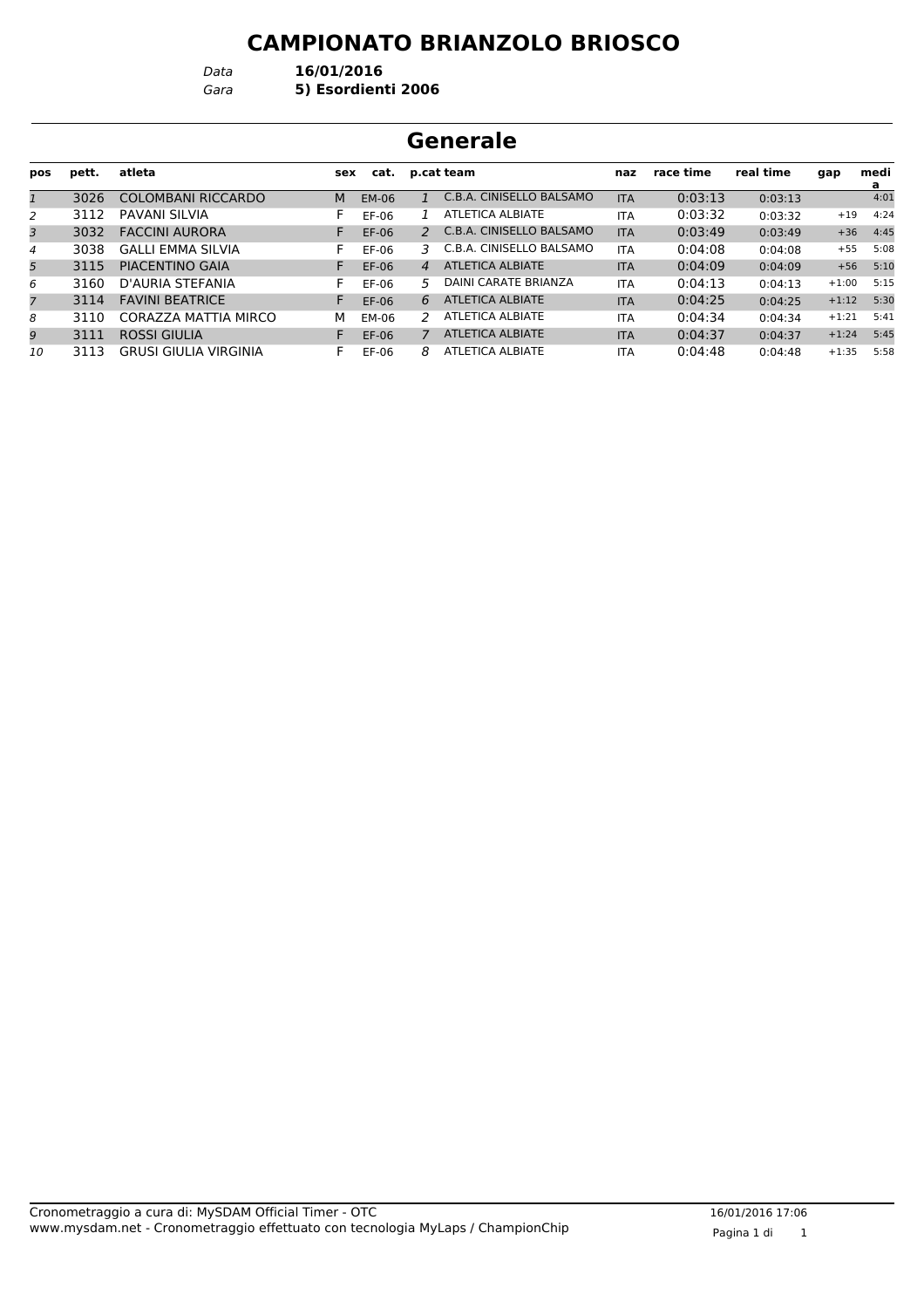*Data* **16/01/2016**

*Gara* **4) Esordienti 2007**

| Generale     |       |                             |     |       |    |                          |            |           |           |       |           |
|--------------|-------|-----------------------------|-----|-------|----|--------------------------|------------|-----------|-----------|-------|-----------|
| pos          | pett. | atleta                      | sex | cat.  |    | p.cat team               | naz        | race time | real time | gap   | medi<br>a |
| $\mathbf{1}$ | 3104  | <b>RIVA LEONARDO HELIOS</b> | M   | EM-07 |    | <b>ATLETICA ALBIATE</b>  | <b>ITA</b> | 0:01:31   | 0:01:31   |       | 3:46      |
| 2            | 3102  | ASTOLFI EDOARDO             | м   | EM-07 | 2  | <b>ATLETICA ALBIATE</b>  | <b>ITA</b> | 0:01:43   | 0:01:43   | $+12$ | 4:16      |
| 3            | 3018  | <b>BOTTI LUCA</b>           | M   | EM-07 | 3  | C.B.A. CINISELLO BALSAMO | <b>ITA</b> | 0:01:45   | 0:01:45   | $+14$ | 4:21      |
| 4            | 3105  | ANDREINI GABRIELE           | м   | EM-07 | 4  | ATLETICA ALBIATE         | <b>ITA</b> | 0:01:51   | 0:01:51   | $+20$ | 4:35      |
| 5            | 3106  | <b>BRIOSCHI MANUEL</b>      | M   | EM-07 | 5. | <b>ATLETICA ALBIATE</b>  | <b>ITA</b> | 0:01:55   | 0:01:55   | $+24$ | 4:45      |
| 6            | 3103  | SIVIERO DANIEL              | м   | EM-07 | 6  | ATLETICA ALBIATE         | <b>ITA</b> | 0:01:56   | 0:01:56   | $+26$ | 4:49      |
| 7            | 3100  | <b>CERVONE GIACOMO</b>      | M   | EM-07 |    | <b>ATLETICA ALBIATE</b>  | <b>ITA</b> | 0:01:58   | 0:01:58   | $+27$ | 4:53      |
| 8            | 3057  | <b>PUPO ALICE</b>           | F.  | EF-07 |    | C.B.A. CINISELLO BALSAMO | <b>ITA</b> | 0:02:01   | 0:02:01   | $+30$ | 5:00      |
| DSO          | 3157  | <b>BEZZI GABRIELE</b>       | M   | EM-07 |    | <b>U.S. SAN MAURIZIO</b> | <b>ITA</b> |           |           |       |           |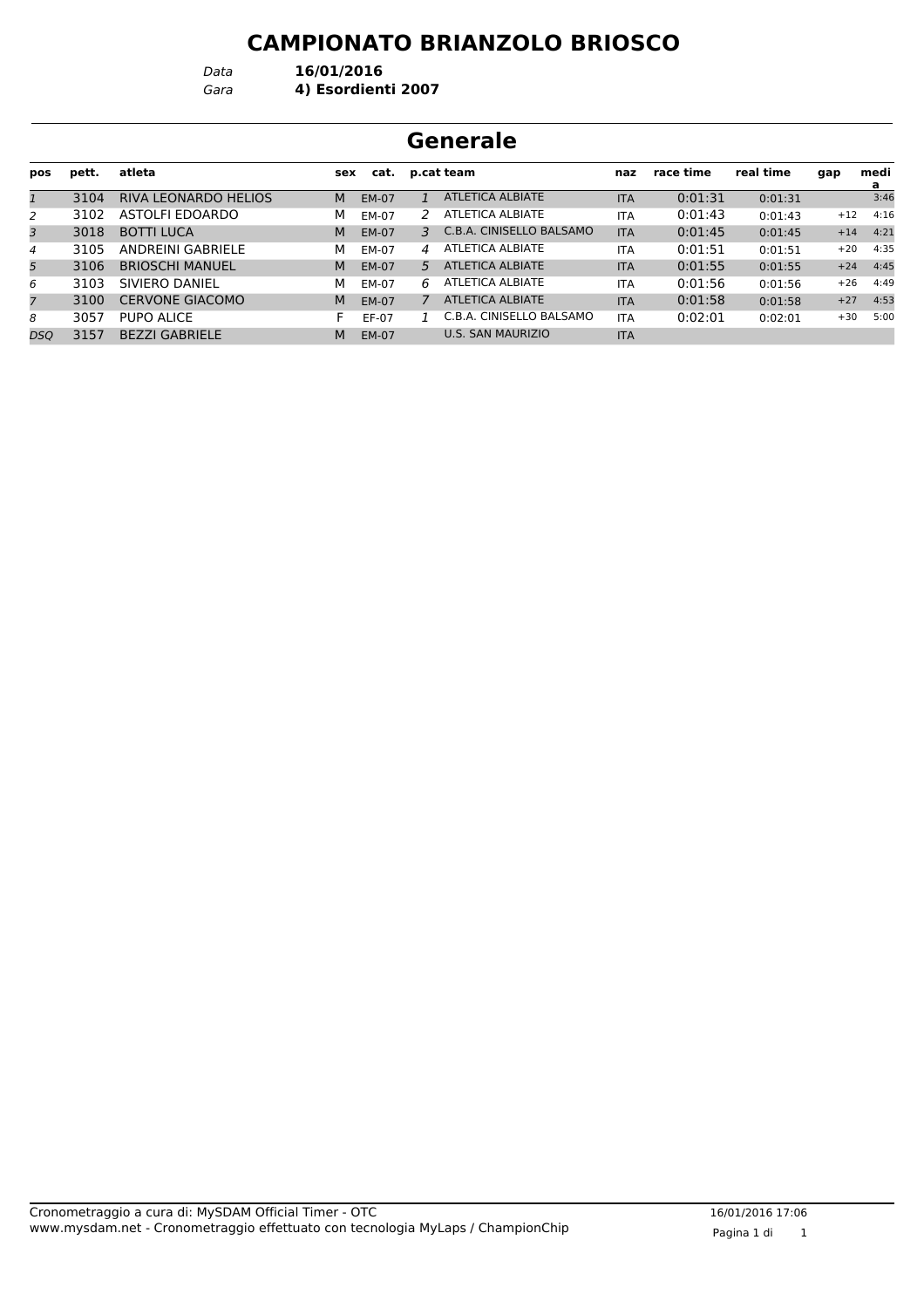*Data* **16/01/2016**

#### *Gara* **3) Esordienti 2008**

| pos          | pett. | atleta               | sex | cat.         |                   | p.cat team               | naz        | race time | real time | qap   | medi<br>a |
|--------------|-------|----------------------|-----|--------------|-------------------|--------------------------|------------|-----------|-----------|-------|-----------|
| $\mathbf{1}$ | 3163  | CAPORIZZO DANIELE    | м   | <b>EM-08</b> |                   | C.B.A. CINISELLO BALSAMO | <b>ITA</b> | 0:01:36   | 0:01:36   |       | 3:58      |
| 2            | 3019  | CALZOLARI LEONARDO   | м   | EM-08        |                   | C.B.A. CINISELLO BALSAMO | <b>ITA</b> | 0:01:41   | 0:01:41   | $+6$  | 4:11      |
| 3            | 3024  | CELIO ALESSIO        | м   | <b>EM-08</b> | $\mathbf{R}$      | C.B.A. CINISELLO BALSAMO | <b>ITA</b> | 0:01:42   | 0:01:42   | $+7$  | 4:14      |
| 4            | 3099  | TAMPIERI SAMUELE     | м   | EM-08        | $\mathbf{\Delta}$ | C.B.A. CINISELLO BALSAMO | <b>ITA</b> | 0:01:53   | 0:01:53   | $+18$ | 4:41      |
| 5            | 3097  | <b>SEGHEZZLELENA</b> |     | $FF-08$      |                   | ATLETICA ALBIATE         | <b>ITA</b> | 0:02:07   | 0:02:07   | $+32$ | 5:16      |